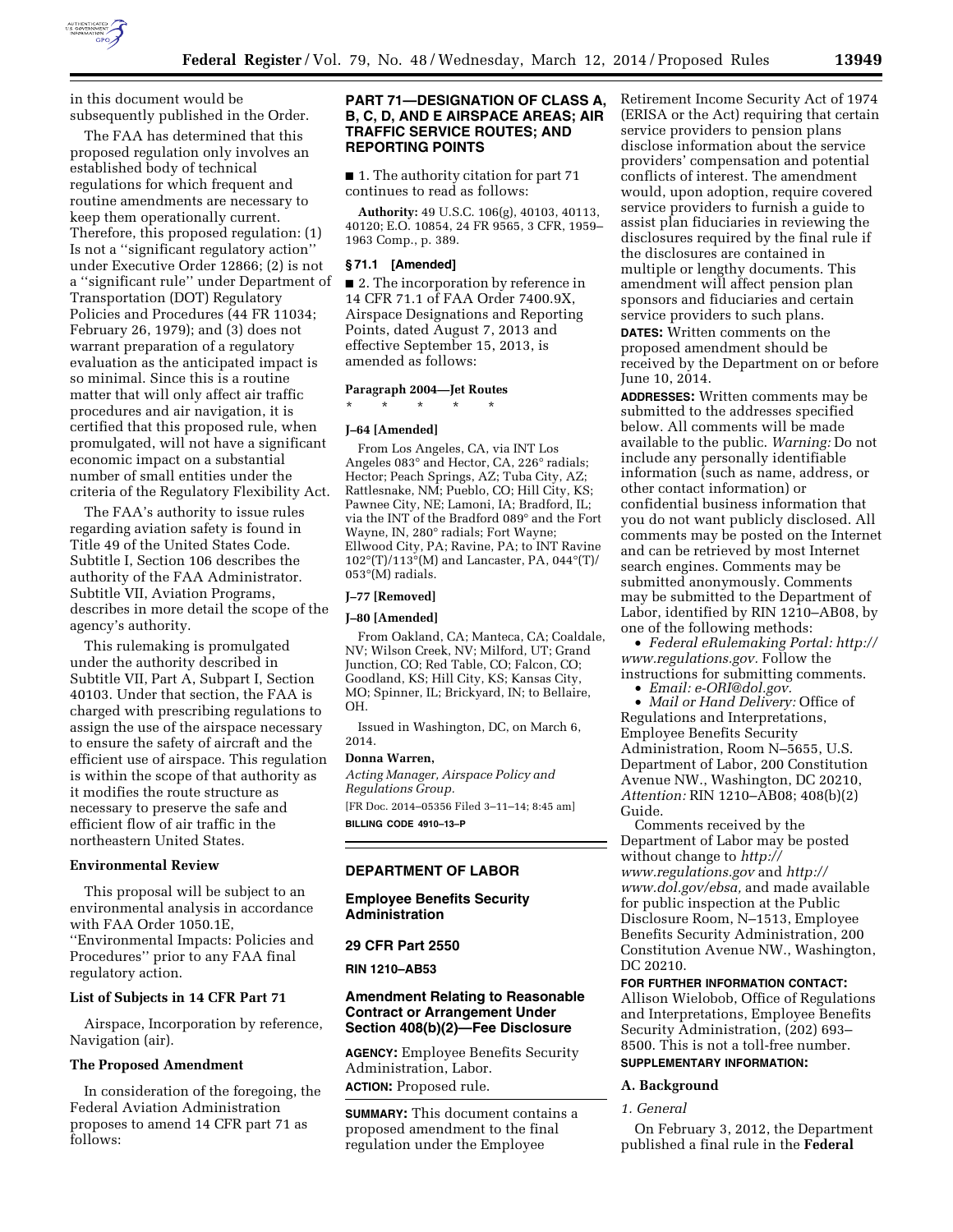**Register** concerning disclosures that must be furnished before plan fiduciaries enter into, extend or renew contracts or arrangements for services to certain pension plans in order for such a contract or arrangement to be ''reasonable,'' as required by ERISA section  $408(b)(2)$ .<sup>1</sup> The final rule was effective for covered plans on July 1, 2012.2 The final rule was designed to help ensure that pension plan fiduciaries are provided the information they need to assess both the reasonableness of the compensation to be paid for plan services and potential conflicts of interest that may affect the performance of those services. Today, the Department is publishing in the **Federal Register** a proposed amendment to the final rule under which covered service providers would be required to furnish a guide along with the initial disclosures that must be provided to plan fiduciaries in accordance with the final regulation, if the initial disclosures are contained in multiple or lengthy documents.

# *2. Public Comments on Interim Final Regulation*

In the preamble to the interim final rule, the Department requested comment on the format of disclosures required under the rule. Neither the proposal nor the interim final rule required covered service providers to disclose information in any particular format. Further, the preamble to the proposal specifically noted that covered service providers could use different documents from separate sources, as long as all of the documents, collectively, contained the required information. Commenters on the

2*See* 77 FR 5632.

proposal disagreed as to whether this would lead to a cost-effective and meaningful presentation of the required information to responsible plan fiduciaries. In the preamble to the interim final rule, the Department explained that it had not determined whether it was feasible to provide specific and meaningful formatting standards. Accordingly, the Department requested comment on whether to revise the final rule to include a summary disclosure or other formatting requirement.

Commenters on the interim final rule, as on the proposed rule, continued to disagree about the utility of, and feasibility of, requiring a summary of, or otherwise mandating any particular format for the required disclosures. Many commenters argued that the Department should retain the position taken in the proposal and the interim final rule, giving covered service providers flexibility to determine the format of their disclosures. These commenters expressed concern that a ''one-size-fits-all'' approach could not accommodate the enormous variety of current pension plan service arrangements and likely changes in the future. They also believed that the costs to pension plans, and the participants and beneficiaries of such plans, of such an approach will be significant. Some of these commenters expressed concern that responsible plan fiduciaries would rely solely, and thus improperly, on the summary, rather than reviewing the fuller and more detailed disclosures required by the rule. The commenters also were concerned that requiring the comprehensive disclosures and a summary would result in unnecessarily duplicative disclosures. In addition, if there are discrepancies between the two, commenters argued that questions could arise over which disclosures would govern. These commenters preferred that the Department require covered service providers to furnish an index or ''roadmap'' to the disclosures. Commenters also suggested that any summary or other formatting requirement the Department may adopt be flexible and not mandate any particular language, formatting, or page limits.

Other commenters, however, supported the addition of a summary disclosure or similar requirement. They argued that plan fiduciaries, especially those for small and medium-sized plans, often are overwhelmed by highly technical disclosures from separate sources, especially concerning plan investments. These commenters suggested placing the burden of organizing this information on covered

service providers, who can do so more effectively and at less cost. Further, these commenters believe that associated costs to service providers have been overstated and are likely to be minimal following an initial transition to compliance with any new summary or other formatting requirement. These costs, they argued, would be greatly outweighed by the benefit of increased clarity to responsible plan fiduciaries. One commenter, for example, pointed out that fuller disclosure will not result in increased transparency if the information continues to be obscured in lengthy, technical documents. Some of these commenters suggested information that should be contained in a separate, summary disclosure requirement.

Following review and analysis of these comments, the Department decided to reserve paragraph (c)(1)(iv)(H) of the final rule, published in February 2012. The Department also explained its intention to publish, in a separate proposal, a guide or similar requirement to assist responsible plan fiduciaries' review of the rule's required disclosures. Given the lack of specific suggestions or data on how best to structure such a requirement, and what the real costs of such a requirement would be, the Department was not prepared, at that time, to implement a guide or similar requirement as part of the final rule.

Today, the Department is proposing a regulatory provision requiring that covered service providers furnish a guide along with the initial disclosures required by the rule, if the disclosures are contained in multiple or lengthy documents. The Department believes that plan fiduciaries, especially in the case of small plans, need a tool to effectively make use of the required disclosures. The guide being proposed in this document provides clarity and specificity, while avoiding the uncertainty and burdens that some commenters argued may accompany construction of a ''summary'' of existing documents. The Department believes that a required summary without some guide to the underlying disclosures themselves, could become the primary document on which some responsible plan fiduciaries rely, which is not the Department's intention.

The Department is proposing a guide requirement in an effort to strike an appropriate balance between the need to facilitate a responsible plan fiduciary's review of information important to a prudent decision-making process and the costs and burdens attendant to the preparation of a new summary disclosure document. The Department

<sup>1</sup> 77 FR 5632 (Feb. 3, 2012); *see also* the interim final rule (75 FR 41600, July 16, 2010) and proposed rule (72 FR 70988, Dec. 13, 2007). The ''408(b)(2)'' regulation finalized by the Department addresse disclosures that must be furnished before plan fiduciaries enter into, extend or renew contracts or arrangements for services to certain pension plans. The final rule was part of a broader Departmental regulatory initiative to improve transparency of plan fees to plan fiduciaries, the Department, and plan participants and beneficiaries. As part of this initiative, the Department also implemented changes to the information that must be reported concerning service provider compensation as part of the Form 5500 Annual Report. These changes to Schedule C of the Form 5500 complement the final rule by assuring that plan fiduciaries have the information they need to monitor service providers consistent with their duties under ERISA section 404(a)(1). *See* 72 FR 64731; *see also* frequently asked questions on Schedule C, available on the Department's Web site at *[http://www.dol.gov/ebsa.](http://www.dol.gov/ebsa)*  Finally, the Department published a final rule in October 2010 requiring the disclosure of specified plan and investment-related information, including fee and expense information, to participants and beneficiaries of participant-directed individual account plans. *See* 75 FR 64910.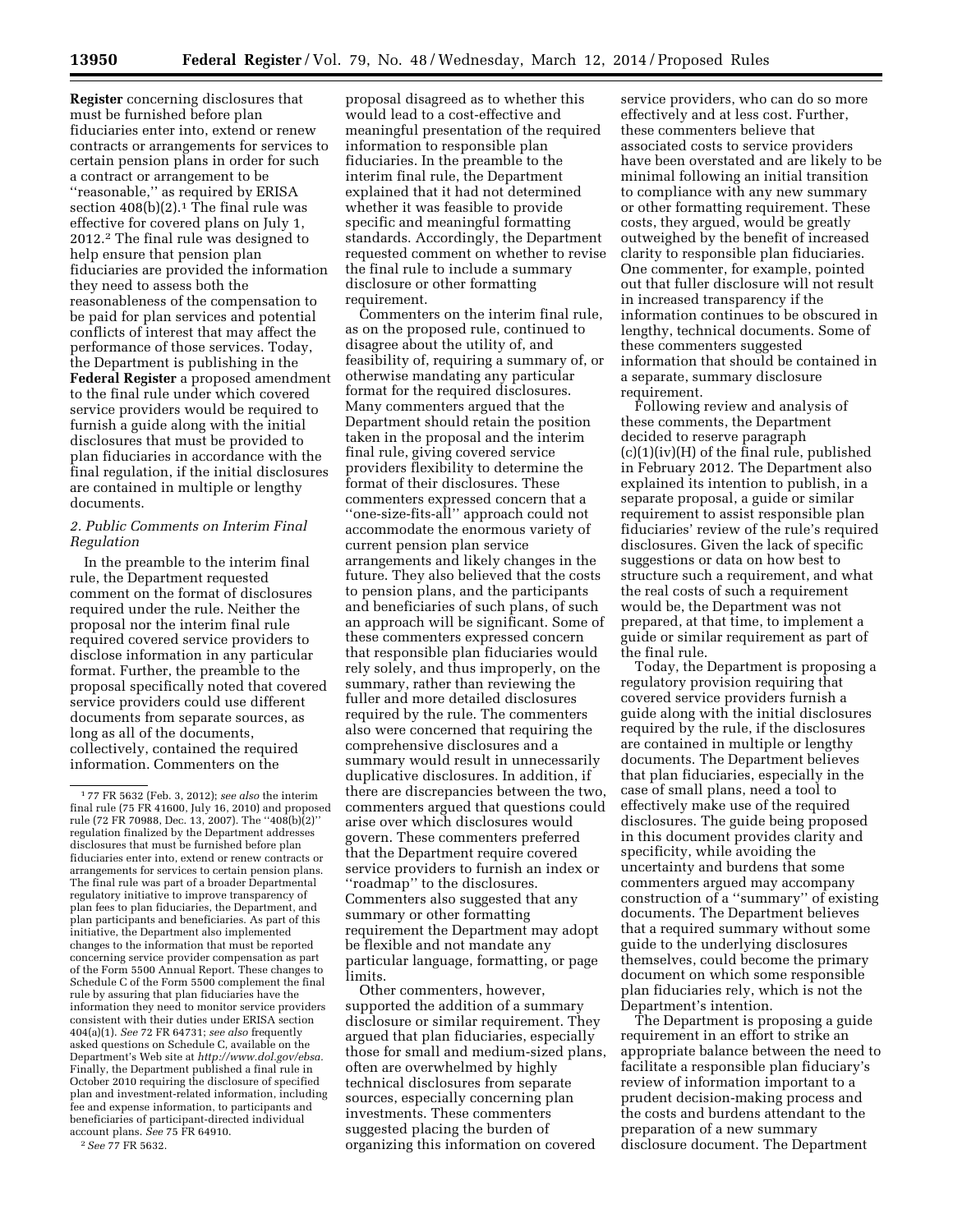believes that covered service providers are best positioned to provide the guide in a cost-effective manner, because they have the specialized knowledge required to determine where the required disclosures are located, and they generally will be able to structure their disclosures so that they need to locate the information only once when preparing guides for large numbers of clients, each of whom otherwise would have to locate the information separately in the underlying disclosures. A guide will assist responsible plan fiduciaries for these plans in finding information that ERISA requires them to assess in evaluating both the reasonableness of the compensation to be paid for plan services and potential conflicts of interest that may affect the performance of those services. A guide will also reduce the costs they otherwise would have incurred searching for such information. Anecdotal evidence suggests that small plan fiduciaries in particular often have difficulty obtaining required information in an understandable format, because such plans lack the bargaining power and specialized expertise possessed by large plan fiduciaries. Therefore, the Department anticipates that the guide requirement will be especially beneficial to fiduciaries of small and medium-sized plans.

To avoid unnecessary cost to covered service providers, the proposal also allows for the fact that, in some cases, covered service providers may already furnish the required disclosures in a concise, single document. If that is the case, then the covered service provider will not be required to provide a separate guide to the disclosures. The Department believes that initial disclosures that are furnished in a concise, single document do not present the same challenges to responsible plan fiduciaries as disclosure that are contained in multiple or lengthy documents.

The Department has not been convinced by commenters that certain required disclosures are more important than others, such that the guide, if required, should include the location of only the most important data. Accordingly, the proposed guide requires that covered service providers disclose the location of all principle data elements required as initial disclosures. Nothing in the proposed amendment, however, would preclude a covered service provider from including additional information with or as part of the guide, as long as such information is not inaccurate or misleading. It is not the Department's goal to limit innovation in how information is

effectively communicated to plan fiduciaries. Rather, the Department believes that the required guide to initial disclosures will provide a basic framework for ensuring that responsible plan fiduciaries understand exactly what information is being disclosed to them, and where to find such information.

# **B. Proposed Amendment to Regulations Under Section 408(b)(2)**

# *1. Overview of Proposed Amendment*

The Department proposes to include, as paragraph  $(c)(1)(iv)(H)$  of the final rule, a new requirement that covered service providers furnish a guide along with the initial disclosures required by the rule, if the initial disclosures are contained in multiple or lengthy documents. This guide will assist responsible plan fiduciaries by ensuring that the location of all information required to be disclosed is evident and easy to find among other information that is provided. The Department agrees that covered service providers are in the best position to identify the location of information that otherwise may be difficult for a responsible plan fiduciary to find in multiple, highly technical or lengthy disclosure materials. Specifically, paragraph (c)(1)(iv)(H) provides that, if the information that must be disclosed pursuant to paragraph (c)(1)(iv)(A) through (G) of the final rule (the initial disclosures) is not contained in a single document, or if the document is in excess of a specified number of pages, the covered service provider must furnish to the responsible plan fiduciary a guide that specifically identifies the document and page or other sufficiently specific locator, such as a section, that enables the responsible plan fiduciary to quickly and easily find the specified information, as applicable to the contract or arrangement. The Department has reserved for comment the number of pages that will trigger the guide requirement even if the initial disclosures are furnished in a single document. Commenters should address whether such a page number requirement is an appropriate standard, whether standards must be included to prevent formatting or other manipulation of the page number requirement (e.g., by reducing font size or margins), what number of pages should be included as the standard, and whether any alternative standards exist that would be more beneficial to responsible plan fiduciaries reviewing lengthy documents.

In the Department's view, merely stating, for example, that required information is contained in a separate

service contract or prospectus would not be sufficient. This new provision requires a specific locator to find the required information, including not only the identity of the document (to the extent disclosure may be contained in multiple documents) but also where such information is located within the document. In common parlance, a ''guide'' is a mechanism or tool that serves to direct or indicate information, or that advises or shows the way. Thus, in the context of this proposal, a guide would be helpful to the extent it serves to direct plan fiduciaries to specific relevant information required under the regulation. A document and pagination requirement represents one approach to guide plan fiduciaries by providing them with a direct unambiguous point of reference to the specific place where they could find the information. Alternatively, other locators, for example, direct links to the required information on an Internet/Web page, or section identification within a document may also be helpful but at the same or potentially lower cost. Accordingly, the proposal seeks comments on the use of two alternate locators. Each is equally weighted under the proposal. The first is a document and page requirement. The Department assumes for purposes of this proposal that paginated documents are the norm for employee benefit contracts and other materials subject to disclosure under the regulation. The second choice is a ''sufficiently specific'' locator, such as a section. This alternative is intended to be more general, but only to the extent still effective. Specifically, in addition to specifying the document or documents where required disclosures are located, the proposal requires that the guide identify the ''page or other sufficiently specific locator, such as section, that enables the plan fiduciary to quickly and easily find'' the required information. The Department is neutral as between these alternatives because either would satisfy the intended purpose of the guide—to help plan fiduciaries quickly and easily find the required disclosures. The proposal's reference to ''section'' is meant as an example, however, and not as a safe harbor. Section references, whether by name or number or some other method, would be acceptable locators only if they were sufficiently specific to enable plan fiduciaries to quickly and easily find the relevant information. The proposal allows covered service providers to choose pagination or the more general alternative. Individuals are encouraged to comment on whether a final rule, assuming it were to include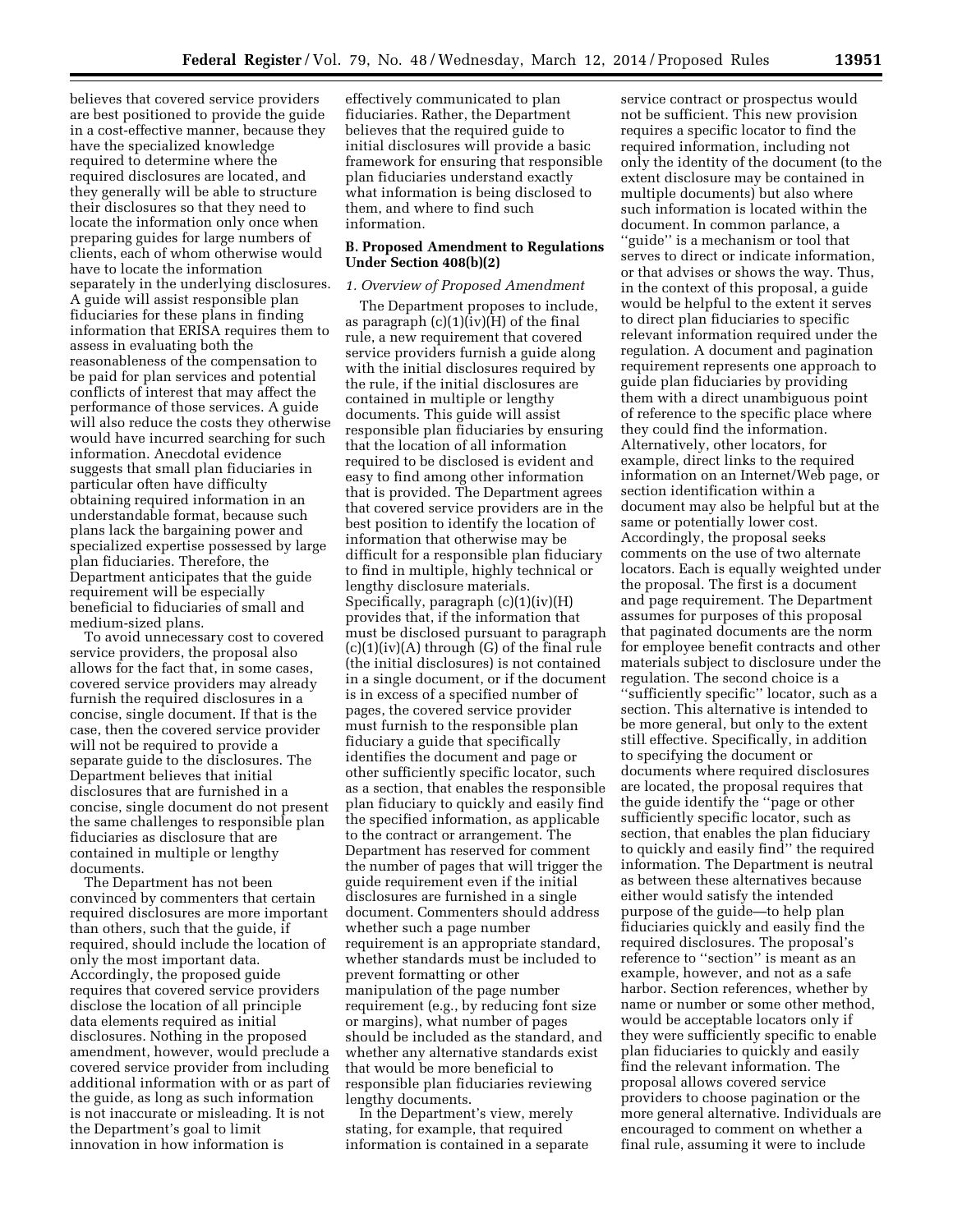a guide requirement, should permit a choice of locators, as proposed, or whether the rule should require only one locator, and why. The Department also welcomes comments on whether page numbers and sections are effective and feasible locators, whether individually or as alternatives, and whether and why other locators may be preferable. The Department also welcomes comment on other mechanisms which could be used in a guide to quickly identify relevant information for fiduciaries and on the benefits and costs of the two options outlined here.

A similar standard applies for information disclosed electronically. A covered service provider may not merely furnish the link to a separate contract or to a prospectus. Either a more specific link directly to the required information must be furnished, or a page or other sufficiently specific locator, such as a section, must be furnished in addition to an electronic hyperlink.

Some interested parties have suggested that a guide requiring inclusion of a specific page or other locator could be difficult and potentially very costly to covered service providers and plans. The Department is particularly interested in comments on this issue. The Department asks that comments specifically identify such challenges and the anticipated cost of addressing them, and explain how currently available technology can or cannot reduce those costs. The Department also is interested in whether web-based approaches, which allow the reader to move readily by hyperlink back and forth between related information in a summary document and the more detailed document or documents from which the summary was derived, could provide an effective alternative for disclosures provided electronically. In offering alternatives, please explain how they would meet the Department's objective in proposing a guide, which is to assist responsible plan fiduciaries by ensuring that the location of all information required to be disclosed is evident and easy to find among other information that is provided.

# *2. Required Elements; Changes to Guide*

If a guide is required, the covered service provider must disclose the location of: (*i*) the description of services to be provided to the covered plan, as required by paragraph (c)(1)(iv)(A) of the final rule; (*ii*) the statement concerning services to be provided as a fiduciary and/or as a registered investment adviser, as

required by paragraph (c)(1)(iv)(B) of the final rule; (*iii*) the description of all direct compensation, as required by paragraph (c)(1)(iv)(C)(*1*) of the final rule; (*iv*) the description of all indirect compensation, as required by paragraph (c)(1)(iv)(C)(*2*) of the final rule; (*v*) the description of any compensation that will be paid among related parties, as required by paragraph (c)(1)(iv)(C)(*3*) of the final rule; (*vi*) the description of any compensation for termination of the contract or arrangement, as required by paragraph (c)(1)(iv)(C)(*4*) of the final rule; (*vii*) the description of all compensation (and/or a reasonable estimate of the cost to the covered plan) for recordkeeping services, as required by paragraph (c)(1)(iv)(D) of the final rule; and (*viii*) for covered service providers described in paragraphs (c)(1)(iii)(A)(*2*) or (c)(1)(iii)(B) of the final rule, the description of any compensation, annual operating expenses, and ongoing expenses (or, if applicable, total annual operating expenses), set forth in paragraph (c)(1)(iv)(E)(*1*) and (*2*), as required by paragraphs (c)(1)(iv)(E)(*1*) and (*2*) and  $(c)(1)(iv)(F)(1)$  of the final rule.

The guide also must identify a person or office, including contact information, that the responsible plan fiduciary may use regarding the disclosures provided pursuant to the final rule. Paragraph (c)(1)(iv)(H)(*2*). This requirement will further assist responsible plan fiduciaries by clearly identifying an individual or office that the fiduciary may contact to the extent he or she has difficulty locating any information referenced in the guide, or has questions concerning the disclosures themselves. A required guide must be furnished as a separate document. Paragraph (c)(1)(iv)(H)(*3*). The Department's goal, in requiring that the guide be a separate document, is to ensure that it is brought to the attention of the responsible plan fiduciary and prominently featured so that the fiduciary can use it effectively in his or her review of the required disclosures. The Department solicits comments on whether the separate document requirement, by itself, is likely to ensure that the responsible plan fiduciary adequately understands both the existence and purpose of the guide, or whether other conditions are needed. For instance, in addition to the separate document requirement, would the guide be improved by requiring specific language, such as an introductory statement in the guide as to the purpose of the guide? Further, if the guide is furnished electronically, for example as an attachment to email, would responsible plan fiduciaries

benefit from a notice comparable to the notice required pursuant by 29 CFR  $2520.104<sub>b-1</sub>(c)(1)(iii)$  (requiring the provision of notice to participants at the time a document is furnished electronically that apprises participants of the significance of the document when it is not otherwise reasonably evident as transmitted).

Finally, the proposal includes an amendment to paragraph (c)(1)(v) of the final rule, concerning the disclosure of changes to previously disclosed information. Specifically, the Department proposes to revise paragraph  $(c)(1)(v)(B)(2)$  of the rule to require that changes to the information contained in the guide must be disclosed, at least annually to responsible plan fiduciaries. The Department believes that a periodic requirement to disclose any changes to the information contained in the guide will be more beneficial to plan fiduciaries and less burdensome to covered service providers than ongoing and sporadic disclosure each time a change to one component of the guide occurs. The Department solicits comment on whether it would be more effective to require that the entire guide (rather than only changes to information contained in the guide) be disclosed on an annual basis, if changes have occurred during the preceding year.

# *3. Compliance and Delivery*

Several commenters on the interim final rule suggested that if the Department were to adopt a summary or other formatting requirement in the final rule, it should provide an illustration of how a covered service provider may comply with such requirement to encourage consistency and allow for lower cost alternatives. While the Department is not including a model guide as part of this publication, the Department previously posted on its Web site, at *[www.dol.gov/ebsa/pdf/](http://www.dol.gov/ebsa/pdf/408b2sampleguide.pdf) [408b2sampleguide.pdf](http://www.dol.gov/ebsa/pdf/408b2sampleguide.pdf)*, a sample guide to initial disclosures that may be useful to plan service providers. The guide was published as an appendix to the final rule as a sample and is an example of what the Department believes guides to initial disclosures may look like in practice.

In addition, commenters on the interim final rule requested guidance on the manner of delivering required information to responsible plan fiduciaries. Nothing in the regulation limits the ability of covered service providers to furnish information required by the regulation to responsible plan fiduciaries via electronic media, for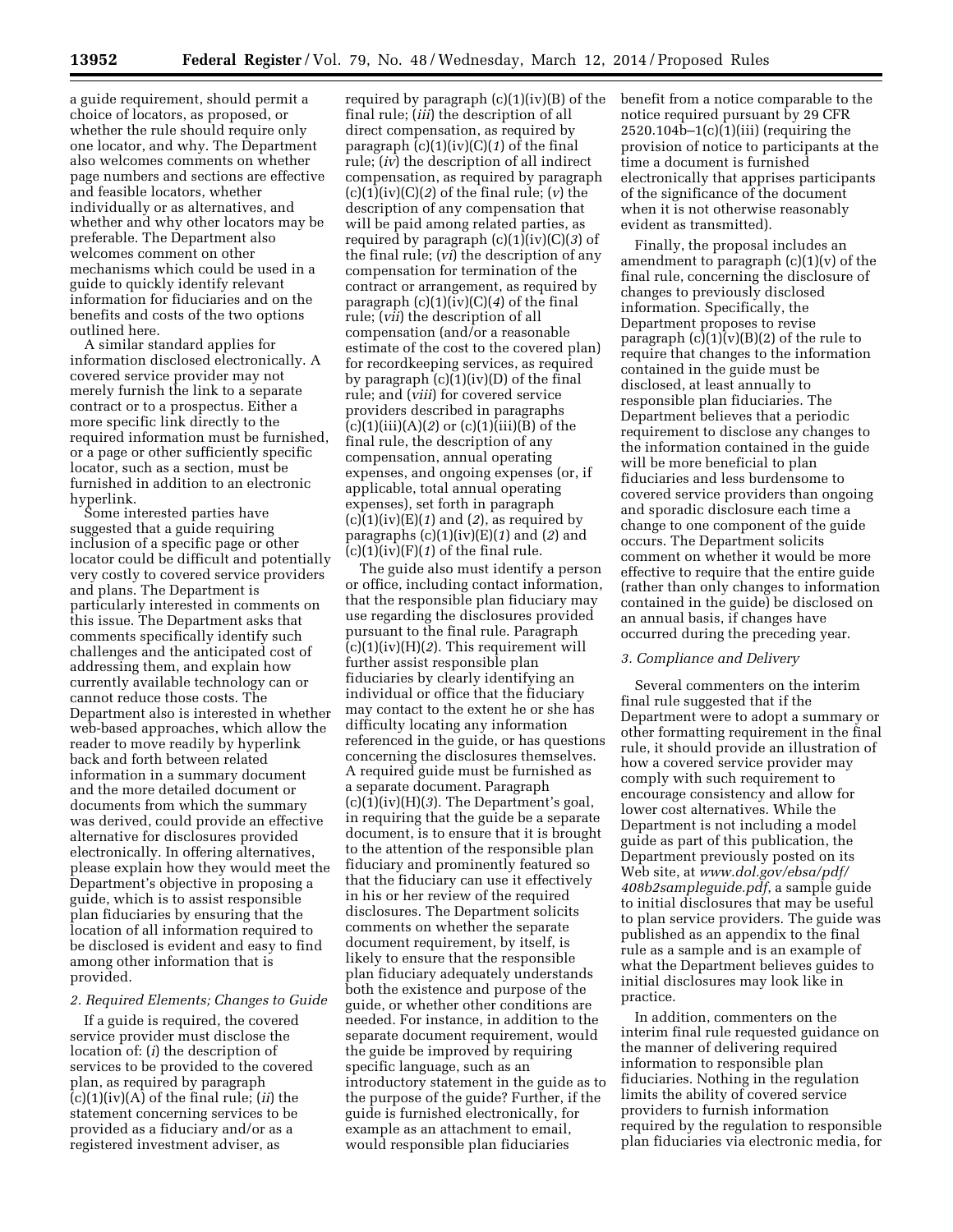example, on a Web site.<sup>3</sup> However, unless the information disclosed by a covered service provider on a Web site is readily accessible to responsible plan fiduciaries, and fiduciaries have clear notification on how to gain such access, the information on the Web site may not be regarded as furnished within the meaning of the regulation.

# **C. Request for Comments**

As discussed above, the Department believes that the proposed guide requirement strikes an appropriate balance between the need to facilitate responsible plan fiduciaries' review of information and the costs and burdens attendant to preparing such a guide. However, the Department invites comments from interested persons on all aspects of this proposal, including the regulatory alternatives discussed in Section 4 of the Regulatory Impact Analysis, below, that were considered by the Department in developing this proposal.

The Department encourages parties to provide specific suggestions or data concerning the structure of the guide, as proposed, and whether its requirements are feasible and cost-effective. For example, how many (and what types of) products and services will require a guide? Do economies of scale exist such that the guide service providers prepare for one product or service could be used for multiple clients? Can service providers give the Department an estimate of the costs they will incur to create a guide? While aggregate costs of the guide are helpful, commenters are strongly encouraged to break down these costs into their constituent elements when possible. For example, when possible, break down the costs of the guide requirement as applied to each of the specific content requirements in paragraph (c)(1)(iv) of the final rule (i.e., subparagraphs (A) through (G) of the final rule), and as applied to the different types of covered service providers described in paragraph (c)(1)(iii) of the final rule.

The Department also invites comments and suggestions as to alternative tools that would assist plan fiduciaries in reviewing the initial disclosures. Commenters are encouraged to state whether they believe these tools would be more, or less, beneficial to plan fiduciaries, as compared to the proposed guide, taking into account the costs and burdens to

covered service providers, and possibly other parties, to prepare such tools.

Further, the Department invites comments on whether the amendment instead should require that covered service providers furnish a summary of specified ''key'' disclosures. If so, what ''key'' information warrants inclusion in a summary? How costly would it be to prepare a summary and who would bear its costs? Would these costs decrease significantly after an initial transition period and, if so, how significantly? Which parties, other than covered service providers, might be involved in the preparation of a summary? What liability and other legal issues might arise for covered service providers and others from summarizing ''key'' information, and how should these issues be managed? How would responsible plan fiduciaries likely use the summarized information and what effect, if any, would it have on their review of the underlying disclosures? Further, what are the likely benefits and costs of requiring that covered service providers furnish any required tool (whether a guide, a summary, or other tool) in a specified format? Is a guide or other tool likely to increase the probability that responsible plan fiduciaries review the initial disclosures, because the required information is easier to find? What formatting requirements (*e.g.,* a chart, page limits), if any, lend themselves to presentation of the initial disclosures required by the rule? Finally, what innovations in the preparation and delivery of disclosures currently exist in the marketplace, and how might a formatting requirement take advantage of these innovations?

# **D. Focus Group Testing**

Elsewhere in today's **Federal Register**, the Department announced its intention to conduct approximately eight to 10 focus group sessions with approximately 70 to 100 fiduciaries to small pension plans (those with fewer than 100 participants). The purpose of the focus group testing is to explore current practices and effects of EBSA's final regulation. This may provide information about the need for a guide, summary, or similar tool to help responsible plan fiduciaries navigate and understand the required disclosures. The focus group participants will be asked to provide information including the following: (1) Their role with respect to their plan; (2) the number of service providers hired by the plan; (3) whether they are aware of and understand the disclosures mandated by the 408(b)(2) final regulation; (4) their experience with

receiving the disclosures; (5) whether they were able to find information regarding the services that would be provided and the costs of those services; (6) whether their review of the disclosures impacted their decisionmaking with regard to hiring, monitoring, or retaining service providers or changing plan investment options; (7) whether their covered service providers furnish a guide or similar organizational tool to help find specific information within the disclosures; and (8) whether a guide to the required disclosures would be beneficial to them, and if so, how much they would be willing to pay to receive a guide. The focus group announcement, published pursuant to the Paperwork Reduction Act of 1995, explains the planned focus group testing in more detail and provides other relevant information, including how and from whom to obtain more information about the planned testing process. The results of the focus group testing will be made available to the public after the testing has been completed. Because this will not occur until after the close of the 90-day comment period for this proposal, the Department may decide to reopen the comment period on this proposal to solicit comments on such results. The Department decided to proceed with both this proposal and the focus group information-gathering techniques simultaneously, rather than consecutively, in order to avoid further, and unnecessary, delay. In making this decision, the Department is mindful of the fact that the ERISA section 408(b)(2) rulemaking, in general, began in 2007 4 and that the final rule was effective on July 1, 2012.5

## **E. Effective Date**

The Department proposes that the amendment to the final rule contained in this notice will be effective 12 months after publication of a final amendment in the **Federal Register**. The Department invites comments on whether the amendment, as finalized, should be effective on a different date.

## **F. Regulatory Impact Analysis**

# *1. Executive Orders 12866 and 13563*

Executive Orders 12866 and 13563 direct agencies to assess all costs and benefits of available regulatory alternatives and, if regulation is necessary, to select regulatory approaches that maximize net benefits (including potential economic,

<sup>3</sup>The Department's regulations at 29 CFR § 2520.104b–1 apply solely for purposes of disclosures from plans to participants and beneficiaries and do not extend to disclosures from third parties to plan fiduciaries.

<sup>4</sup> 72 FR 70988 (December 13, 2007).

<sup>5</sup> 77 FR 5632 (February 3, 2012).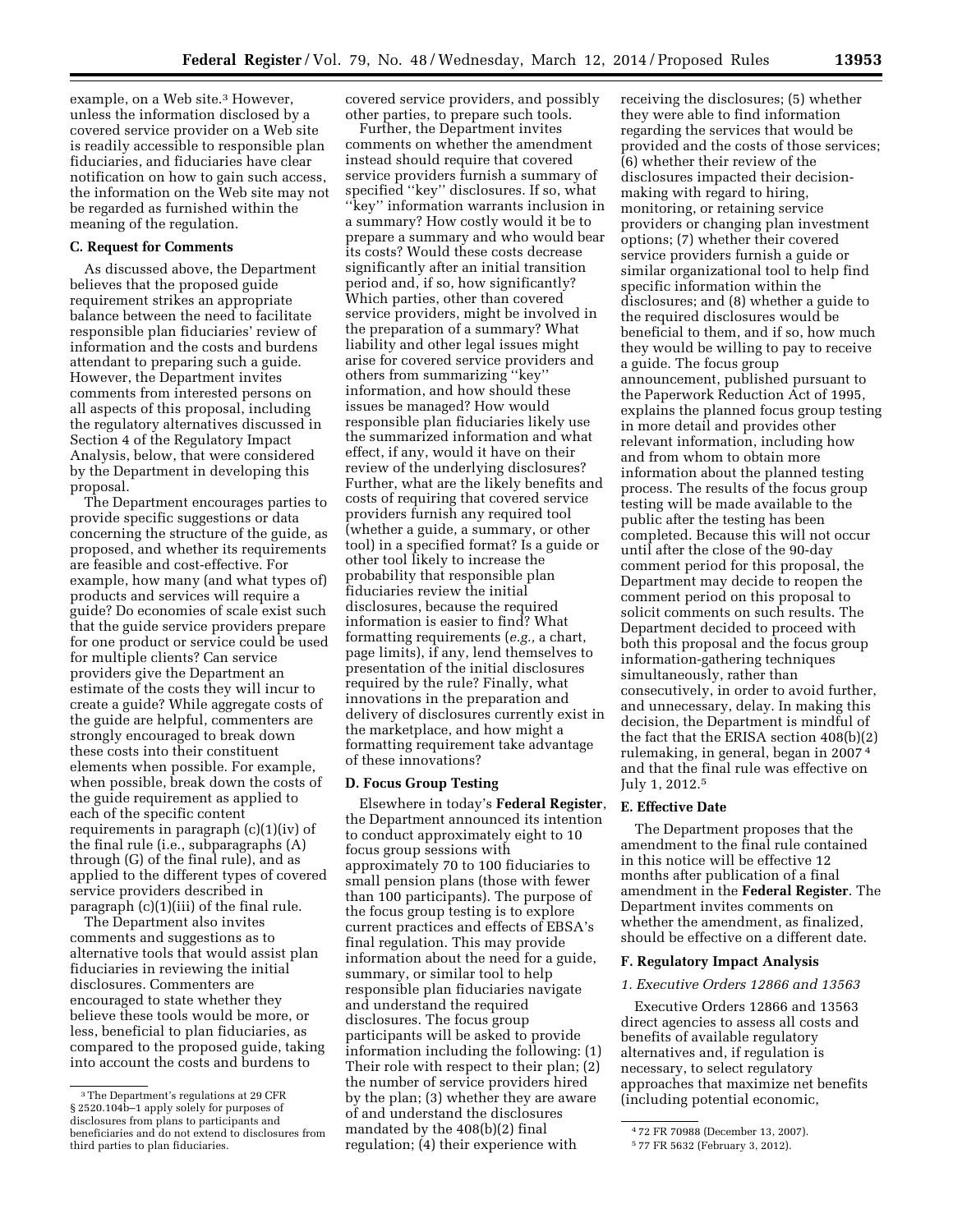environmental, public health and safety effects, distributive impacts, and equity). Executive Order 13563 emphasizes the importance of quantifying both costs and benefits, of reducing costs, of harmonizing rules, and of promoting flexibility. OMB has determined that this action is not ''economically significant'' within the meaning of  $3(f)(1)$  of the executive order because it is not likely to have an effect on the economy of \$100 million or more in any one year. The proposed rule is significant under section 3(f)(4) of the Executive Order, because it raises novel legal or policy issues arising from the President's priorities. Accordingly, the rule has been reviewed by OMB.

# *2. The Need for Regulatory Action*

On February 3, 2012, the Department published a final rule in the **Federal Register** concerning disclosures that must be furnished before plan fiduciaries enter into, extend or renew contracts or arrangements for services to certain pension plans in order for such a contract or arrangement to be "reasonable," as required by ERISA section 408(b)(2).

In seeking to promote economic efficiency, the final regulation allowed covered service providers to satisfy the disclosure requirements using different documents from various sources as long as the documents, collectively, contained the required disclosures. The Department recognized, however, that allowing the disclosure requirements to be satisfied through multiple documents

could make it difficult and time consuming for responsible plan fiduciaries to find and analyze particular disclosures. Moreover, the benefits associated with providing the disclosures could be diluted if the information provided to responsible plan fiduciaries is obscured in long, highly technical documents. Therefore, when publishing the interim final regulation, the Department requested comments regarding whether it should include a summary of or guide to the mandated disclosure requirements. Specifically, the Department requested comments addressing the costs, benefits, and burdens associated with requiring a summary or guide and how it could effectively construct such a requirement to ensure that it is practical and useful.

Based on comments received in response to its request, the Department concluded when it issued the final rule that it lacked specific suggestions or data on how best to structure a guide or similar requirement and what the real costs of such a requirement would be. The Department therefore decided not to include such a requirement in the final rule without providing separately for public review and comment. The Department stated its intent to publish a Notice of Proposed Rulemaking under which covered service providers may be required to furnish a guide or similar tool along with the rule's initial disclosures. The Department believes that a guide will enable the responsible plan fiduciaries to find needed compensation and other information

and will reduce the costs they otherwise would incur searching for such information when the required disclosures are contained in multiple or lengthy documents. The Department also believes that covered service providers are best positioned to provide the guide, when required, in a costeffective manner, because they have the specialized knowledge required to determine where the required disclosures are located, and they generally will need to locate the information only once for a large number of clients, each of whom otherwise would have to locate the information separately. Anecdotal evidence suggests that small plan fiduciaries in particular often have difficulty obtaining required information in an understandable format, because small plans lack the bargaining power and specialized expertise possessed by large plan fiduciaries. Therefore, the Department anticipates that requiring the covered service providers to furnish a guide in circumstances where the required disclosures cannot otherwise be quickly and easily located will especially benefit small plan fiduciaries.

# *3. Summary of Impacts*

In accordance with OMB Circular A– 4,6 Table 1 below depicts an accounting statement showing the Department's assessment of the benefits and costs associated with this proposed regulatory action.

# TABLE 1—ACCOUNTING TABLE

| Category                                                                         | Primary<br>estimate | Low<br>estimate | High<br>estimate | Year<br>dollar | Discount<br>rate | Period<br>covered |
|----------------------------------------------------------------------------------|---------------------|-----------------|------------------|----------------|------------------|-------------------|
| Benefits:                                                                        |                     |                 |                  |                |                  |                   |
| Annualized Monetized (\$millions/year) <sup>7</sup>                              | 40.3                | 26.9            | 60.4             | 2013           | 7%               | 2014-2023         |
|                                                                                  | 40.3                | 26.9            | 60.4             | 2013           | 3%               | 2014-2023         |
| Note: Quantified benefits are from time savings resulting from use of the guide. |                     |                 |                  |                |                  |                   |
| Costs:                                                                           |                     |                 |                  |                |                  |                   |
| Annualized Monetized (\$millions/year)                                           | 13.4                | 6.8             | 22.3             | 2013           | 7%               | 2014-2023         |
|                                                                                  | 13.4                | 6.8             | 22.3             | 2013           | 3%               | 2014-2023         |
| Note: Quantified costs are for service providers to prepare and deliver a quide. |                     |                 |                  |                |                  |                   |
| Transfers:                                                                       | Not Applicable      |                 |                  |                |                  |                   |

# *4. Regulatory Alternatives*

Executive Orders 12866 and 13563 require an economically significant regulation to include an assessment of the costs and benefits of potentially effective and reasonably feasible alternatives to a planned regulation, and an explanation of why the planned

regulatory action is preferable to the identified potential alternatives. While this proposed rule is not economically significant, the Department, nevertheless, believes it would be helpful to identify several alternatives considered to enhance the proposed

7The annualized monetized benefit and cost estimates are the same for the three and seven

rule's economic efficiency. The major alternatives are discussed below.

*Status quo:* The Department considered, and rejected, some commenters' views on the interim final rule that the Department should take no further action—*i.e.,* that the Department not adopt a guide or any formatting or

<sup>6</sup>Available at *[http://www.whitehouse.gov/omb/](http://www.whitehouse.gov/omb/circulars/a004/a-4.pdf) [circulars/a004/a-4.pdf.](http://www.whitehouse.gov/omb/circulars/a004/a-4.pdf)* 

percent discount rates as the underlying yearly benefits and costs are the same for each year.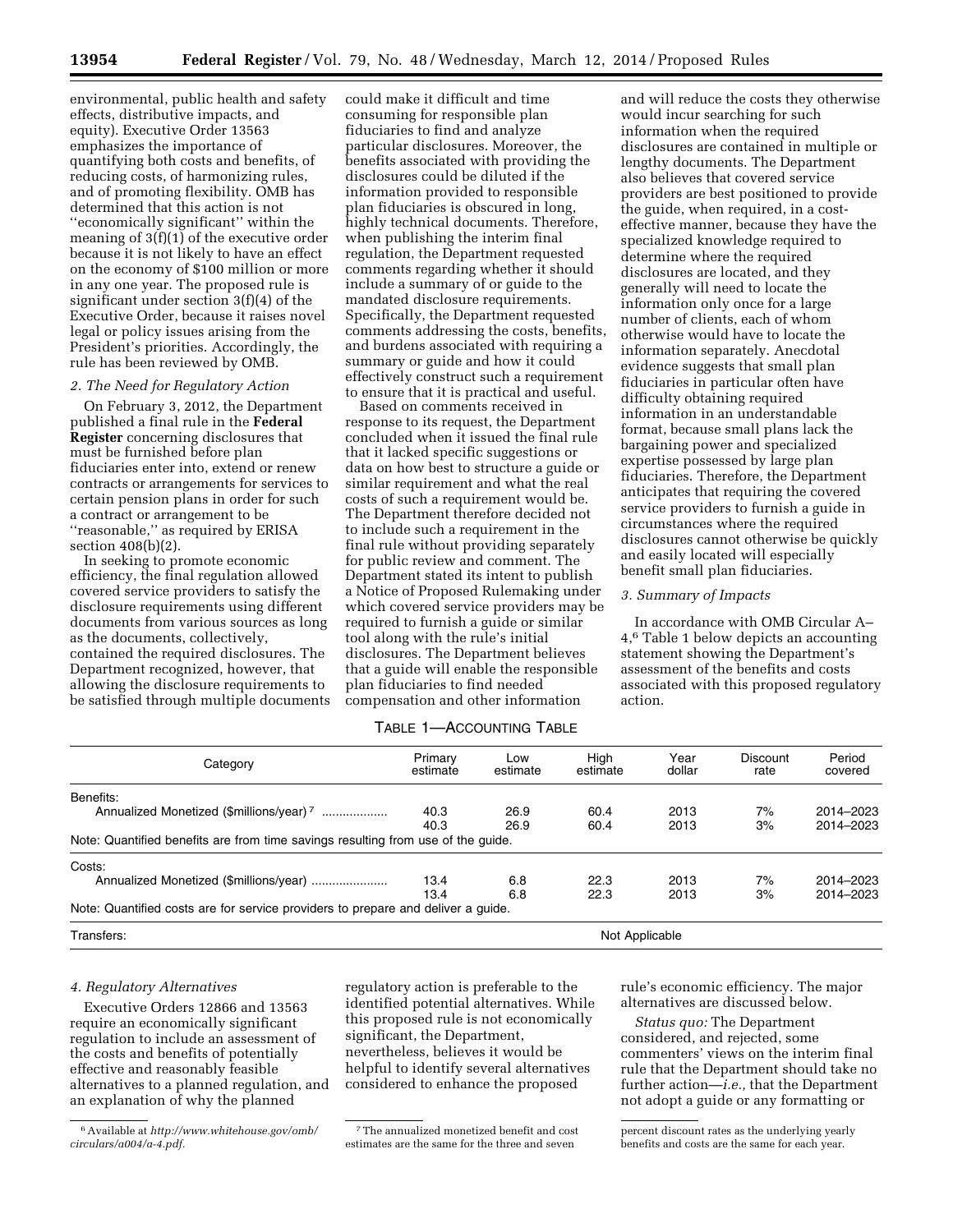similar requirement. These commenters explained that, although they understand the Department's goal in requiring a tool such as a guide, they believe that a ''one size fits all'' format may not be feasible and that the costs associated with any such tool would be significant. For the reasons discussed at length earlier in this document, the Department continues to believe that furnishing a tool to assist responsible plan fiduciaries' review of the regulation's initial disclosures is essential.

*Mandate a summary:* As discussed earlier in this preamble, commenters advocating for a summary stressed the need for medium and small plan fiduciaries to have a summary of the required disclosures to help them navigate through and analyze highly technical disclosures that are scattered throughout multiple documents. They argue that service providers could produce summaries more efficiently and at less cost than responsible plan fiduciaries. Other comments raised concerns that mandating the specific format of a summary would hinder innovation and not allow flexibility when dealing with the great variety of pension plan service arrangements. Some commenters raised additional concerns that a summary could unintentionally become the primary document upon which some fiduciaries would rely without thoroughly reviewing all of the required disclosures. Some commenters argued that the benefits of the summary would exceed the cost of preparing it. The Department believes that the costs to provide a summary likely would be higher for many service providers than the cost incurred to provide a guide or roadmap to responsible plan fiduciaries. For this reason, and the other reasons discussed earlier in this document including the concern that fiduciaries could over-rely on the summary, the Department viewed this option as less preferable than a guide requirement. The Department, however, specifically solicits comments on these issues, including ideas on how to overcome the danger that fiduciaries will rely exclusively on the summary, without appropriately considering the more complete disclosures from which the summary was derived.

*Conditional exemption:* The Department considered mandating a guide, with page number requirement, but exempting covered service providers from this requirement if producing the guide were either impossible or unreasonably burdensome. Since

publication of the final rule, some covered service providers have expressed concern to the Department that it would be prohibitively expensive and unreasonably burdensome for them to comply with a guide requirement, especially if such a requirement resembles the sample guide that is available on the Department's Web site, which includes page number references. Some of these service providers, for example, argue that their service contracts or arrangements and disclosure materials are unique and individualized based on the needs of each of their plan clients, and that this uniqueness makes it unreasonably burdensome, if not practically impossible, in these cases to efficiently produce guides on a group basis. The Department believes, however, that the public record neither supports nor refutes this position, and the Department is not independently aware of any research or studies bearing one way or the other on this issue. As explained earlier in this document, the Department intends to use this proposal as the vehicle to solicit specific comments and build a robust public record on this issue. The Department generally is skeptical that a guide and page number requirement is unreasonably burdensome in light of advances in technology, such as data tagging, and the standardization of many service agreements and investment and other disclosure documents. Absent credible evidence to the contrary, the Department believes that economies of scale still may be achieved by covered services providers that produce guides for multiple plan clients. Further, a conditional exemption of the type under this alternative also suffers from a degree of inherent ambiguity in that covered service providers and others would need metrics and standards to define the circumstances when the production of a guide was ''impossible'' or ''unreasonably burdensome.'' This alternative also would treat covered service providers differently in a way that may not be positive and beneficial for plans over the long run. For instance, the Department is concerned that giving an exemption to those covered service providers who cannot currently provide a guide efficiently would effectively reward them for their inefficiency. Also, such an exemption would undercut the policy being advanced by the new 408(b)(2) disclosures.

After analyzing the comments, the Department chose to require covered service providers to provide fiduciaries with a guide to the required disclosures, but to allow the use of page number or a specific locator. The Department believes that the guide requirement strikes an appropriate balance between facilitating a plan fiduciary's evaluation of information critical to a prudent decision-making process and the costs and burdens associated with the preparation of a guide. The guide will provide clarity and specificity, while avoiding the uncertainty and burdens inherent in constructing a summary of the required disclosures. In contrast, a summary could result in unnecessarily duplicative disclosures for at least some service providers to the extent the same information that is disclosed to comply with the initial disclosures is also required to be disclosed on the summary. Further, for some service providers, some information that must be disclosed may be highly technical and may not lend itself to a ''simplified'' summary. The Department agrees that a summary document may be useful to some fiduciaries, especially in comparing fees and services among competing service providers, but is concerned that a summary may unintentionally become the primary document some responsible plan fiduciaries would rely on, which would be counter to the Department's intention that required disclosures be reviewed and understood by responsible plan fiduciaries.

The Department is making available on its Web site (*[http://www.dol.gov/](http://www.dol.gov/ebsa/pdf/408b2sampleguide.pdf) [ebsa/pdf/408b2sampleguide.pdf](http://www.dol.gov/ebsa/pdf/408b2sampleguide.pdf)*) a sample guide to the initial disclosures to facilitate public comments on this proposal and solicits comments on whether including such a model in the final rule would provide useful guidance and reduce compliance costs for at least some service providers.

# *5. Affected Entities and Other Assumptions*

The Department estimates that this proposed rule will affect about 45,000 defined benefit pension plans with over 40.9 million participants and almost 638,000 defined contribution pension plans with approximately 88.7 million participants. The overwhelming majority of the affected businesses sponsoring these plans will be small businesses: out of the affected pension plans, the Department estimates that approximately 35,000 are small defined benefit plans and 563,000 small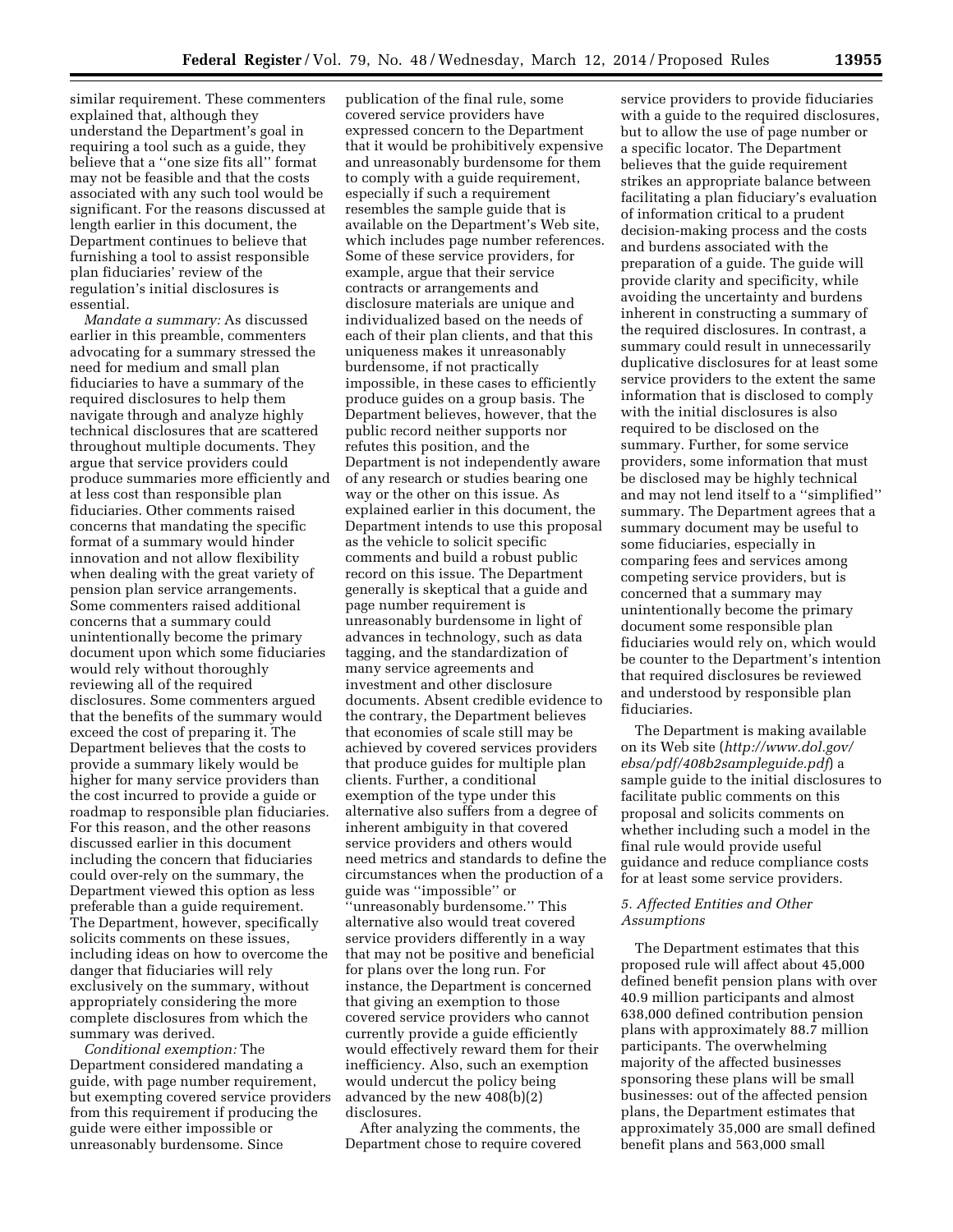individual account plans.8 Most of the defined contribution pension plans, approximately 506,000, are participantdirected individual account plans.

The proposed regulation applies to contracts or arrangements between covered plans and covered service providers. A familiar example is a contract between a recordkeeper and a covered individual account plan under which the recordkeeper will make available a platform of designated investment alternatives consisting of mutual funds, monitor plan and participant and beneficiary transactions, and provide plan administrative services such as maintaining participant accounts, records, and statements.9 In order to estimate the number of covered service providers and the number of service provider-plan arrangements, the Department used data from Schedule C of the plan year 2011 Form 5500 submissions filed with the Department.

In general, only plans with 100 or more participants that have made payments to a service provider of at least \$5,000 are required to file the Form 5500 Schedule C. These plans are also required to report the type of services provided by each service provider. The Department counted the service providers most likely to provide the services described in paragraph (c)(1)(iii) of the final rule, which defines which service providers are ''covered'' by the rule.10 In total, there were nearly 12,000 distinct covered service providers reported in the Form 5500 Schedule C data.

The Department acknowledges that this estimate may be imprecise. On the

9 In order to be a covered service provider, the regulation also requires that a service provider must reasonably expect \$1,000 or more in compensation, direct or indirect, to be received in connection with the services to the plan. 29 CFR 250.408b–  $2(c)(1)(iii)$ .

10 In order to provide a reasonable estimate, the Department used Schedule C service codes where it believed a majority of service providers would be covered service providers. The following codes were used: service providers with reported type codes corresponding to contract administrator, recordkeeping and information management, consulting (pension), custodial (other than securities), custodial (pension), trustee (individual), trustee (bank, trust company, or similar financial institution), insurance agents and brokers, insurance services, trustee (discretionary), trustee (directed), investment advisory (participant), investment advisory (plan), investment management, real estate brokerage, securities brokerage, valuation (appraisals, etc.), copying and duplicating, participant loan processing, participant communications, and foreign entities.

one hand, some of the service providers counted here may not be covered service providers, but the Department is unable to further refine this group due to the limitations of the Schedule C data. On the other hand, because small plans generally do not file Schedule C, the number of covered service providers will be understated if a substantial number of them service only small plans. However, the Department believes that most small plans use the same service providers as large plans; therefore, the estimate based on the Schedule C filings by large plans is reasonable.11

Schedule C data was also used to count the number of covered planservice provider arrangements. On average, defined benefit plans employ more covered service providers per plan than defined contribution plans, and large plans use more covered service providers per plan than small plans. In total, the Department estimates that defined benefit plans have over 136,000 arrangements with covered service providers, while defined contribution plans have over 2 million arrangements. The Department does not have sufficient data to estimate the number of these arrangements that will require a guide because the required disclosures are contained in multiple or lengthy documents. Therefore, for purposes of the analysis, the Department assumes that all of these arrangements will require a guide.

In the interim final and final rule, the Department assumed that 50 percent of disclosures would be delivered electronically. The Department did not receive any comments regarding this assumption; therefore, the Department continues to assume that about 50 percent of disclosures between covered service providers and responsible plan fiduciaries are delivered only in electronic format.

The Department lacks data on the number of service providers that are currently providing a guide or other aid to help responsible plan fiduciaries understand the disclosures provided and find required information. Therefore, the Department has estimated benefits and costs of the rule assuming that currently covered service providers are not providing guides or other aids to their disclosures. To the extent that some covered service providers are already voluntarily providing guides,

both benefits and costs will be overestimated.

Similarly, our assumption of 100 percent compliance with the 2012 final rule, if incorrect, would cause our estimate of time savings to be too high. In such a case, however, this proposed rule could have the effect of increasing compliance with the 2012 final rule, which would yield both time costs (associated with review of disclosures) and consumer protection benefits that have not been quantified in this impact analysis.

# *6. Benefits*

The final regulation allows covered service providers to make the required disclosures through multiple documents. However, comments on the interim final rule raised concerns that providing many voluminous documents to fiduciaries could overwhelm them and the time and effort needed to find the relevant information still could be substantial. This proposed rule addresses this concern by requiring the covered service provider to provide the responsible plan fiduciary with a guide that specifically identifies the document and page or other specific locator, such as a section, that will allow the responsible plan fiduciary to quickly and easily find the required disclosures if the disclosures are not contained in a single document, or if the document is in excess of [RESERVED] number of pages. The positive net benefit of the guide requirement arises from specialization and economies of scale. Covered service providers are most familiar with the documents containing the required disclosures, and will make similar, if not identical, disclosures to many different responsible plan fiduciaries. Therefore, the Department expects that covered service providers will be able to find the information and create a guide, when required, at a lower cost than the responsible plan fiduciary. Some service providers will be able to spread these costs across hundreds, and in some cases, thousands, of arrangements.

The Department estimates that there are 2.2 million covered arrangements between 12,000 covered service providers and nearly 684,000 covered plans for which disclosures are required under the final rule. While some of these arrangements are simple, others are complex and would require much information to be disclosed. The Department is not aware of any information that currently exists that could be used to measure the time savings that would result from the guide in circumstances where a guide would be required.

<sup>8</sup>Estimates of the number of plans and participants are taken from the EBSA's 2011 Pension Research File, *[http://www.dol.gov/ebsa/](http://www.dol.gov/ebsa/publications/form5500dataresearch.html#planbulletins) [publications/](http://www.dol.gov/ebsa/publications/form5500dataresearch.html#planbulletins)*

*[form5500dataresearch.html#planbulletins.](http://www.dol.gov/ebsa/publications/form5500dataresearch.html#planbulletins)* Small pension plans are plans with generally less than 100 participants, as specified in the Form 5500 instructions.

<sup>11</sup>While in general small plans are not required to file a Schedule C, some voluntarily file. Looking at Schedule C filings by small plans, the Department concluded that most small plans reporting data on Schedule C used the same group of service providers as most larger plans.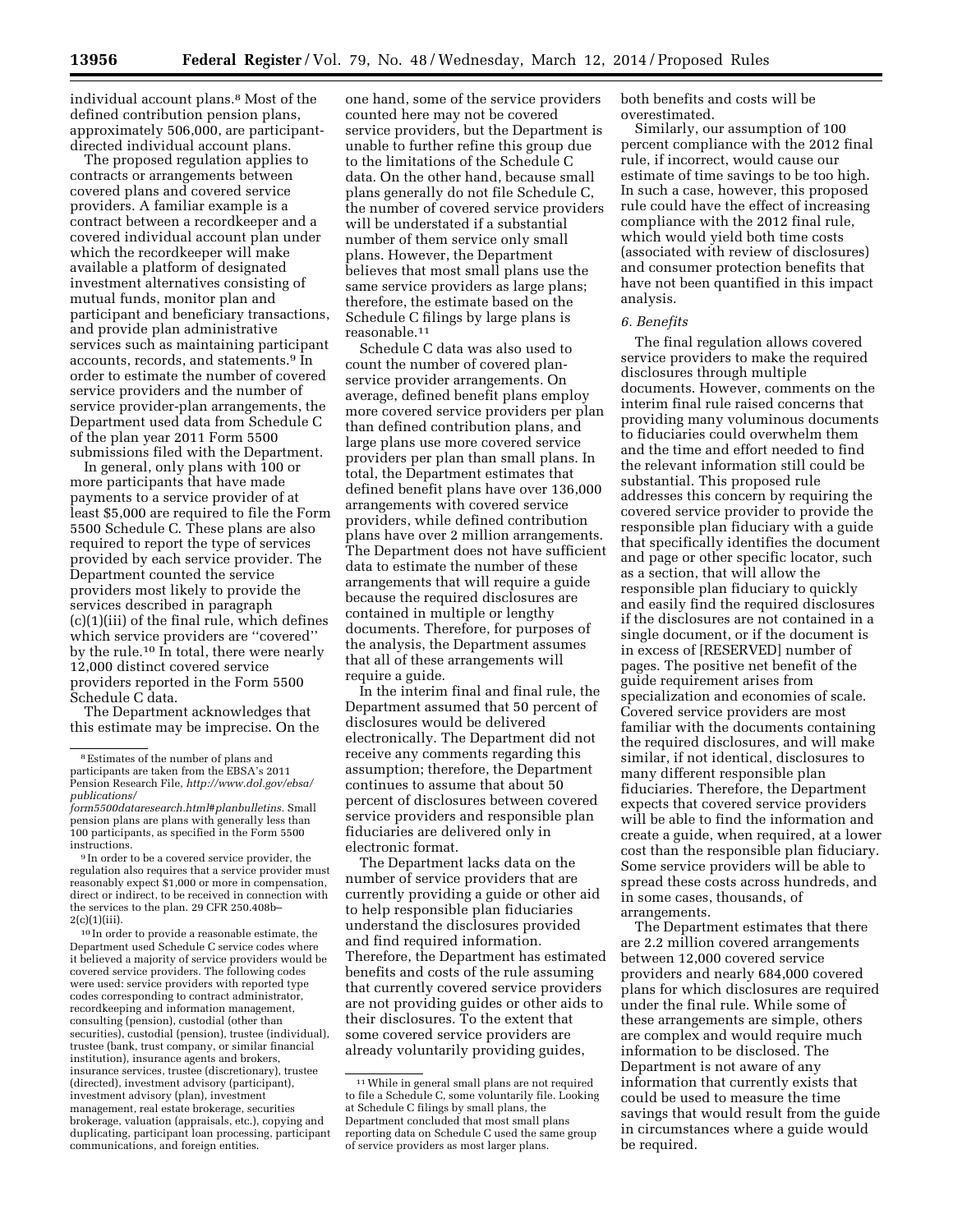In order to produce an estimate of possible time savings, the Department conducted an informal study with two groups of staff. One group searched for specified information in plan and investment documents using a guidelike document, while the other group searched for the specified information in the same documents using a list of the documents in which the information could be found. The result of the informal study was that the group that used the guide-like document, on average, saved 30 minutes compared to that group that used the list. While only a subset (a convenience sample) of the information required to be disclosed by the final rule was searched for as part of the informal study, the results provide a basis for a conservative estimate of possible time savings that would result from the guide. Using this time savings as a proxy for the time savings that would be realized by a plan fiduciary, a total annual time savings of 342,000 hours would result (0.5 hours  $\times$ 684,000 fiduciaries). If the responsible plan fiduciary's time were valued at \$118 per hour, the value of the annual time saved would be \$40.3 million.<sup>12 13</sup>

The Department notes that the amount of time savings is uncertain. If the average time savings were only 20 minutes, the total value of the time saving would be \$26.9 million, while the value of the time savings would be \$60.4 million if the average time savings were 45 minutes. Time savings also will depend on the sophistication and abilities of the individual fiduciary reviewer. For instance, if a reviewing responsible plan fiduciary is sophisticated relative to the informal study's participants, the savings to this fiduciary would be more toward the lower point of this range, and the

13Many disclosures will stay the same over time, and therefore fiduciaries could experience lesser savings two years after implementation of the rule (and every year beyond) because they would already have gone through the upfront process of learning which sections of which documents contain the necessary disclosures. On the other hand, plans may put out bids for service providers, for example, once every three to five years, at which time they may review disclosures from multiple service providers and many assets, thereby experiencing abnormally high time savings if they have access to disclosure guides. Given these offsetting effects, the Department assumes that the estimate presented here represents a plausible average across years.

reverse would be true to the extent the reviewing responsible plan fiduciary is less sophisticated. Time savings might be greater to the extent that responsible plan fiduciaries will have to review changes to previously disclosed information, plans have multiple plan fiduciaries that will experience the time savings, or plans review bids from multiple service providers in response to requests for proposal.

An additional benefit of the guide requirement is that appropriate use of the guide will provide responsible plan fiduciaries with confidence that they have found the relevant information in the covered service provider's disclosures to fulfill their ERISA fiduciary responsibility to determine whether a contract or arrangement is reasonable. This confidence will lead to a further reduction in the time a responsible plan fiduciary spends searching through documents to make certain they have not missed additional relevant information. While the Department was unable to estimate this portion of the time savings, it has the potential to be large.

The guide document used in the informal study included pagination, because page numbers are used in most industry contracts and similar documents that contain the required disclosures, and the Department wanted to obtain an upper-bound estimate of the benefits that would be obtained through the most specific locator, a page number. The Department did not analyze the incremental benefits of providing pagination relative to providing the section or area by name or other identifier, because it does not have the necessary data on the prevalence and characteristics of other identifiers to perform a meaningful analysis. The Department is aware of numerous possible identifiers other than pagination, for example, by page and line, paragraph, section, chapter, part, and volume. In addition, in the case of electronic media, other identifiers include character, screen, Web page, link, and folder. However, unlike pagination, we have no information on the extent to which these identifiers are used in employee benefit contracts and similar documents. The Department, therefore, solicits comments on the prevalence and characteristics of identifiers other than pagination and their usefulness. The Department also solicits comments on whether there are any relevant federal or state regulatory or similar requirements or standards on effective and not misleading disclosures that should be considered by the Department. Information received will be used to analyze and attempt to

quantify the incremental benefits of alternatives to pagination. Our premise is that there is a positive correlation between the precision of the identifier and the ease with which it can be located and the benefits realized, such that more precise and easily located identifiers will result in more time saved, and less precise identifiers will result in less time saved. For instance, if pagination is a more precise identifier than section, identification by section only will result in fewer benefits to plan fiduciaries than identification by pagination. Commenters are encouraged to be specific in identifying and describing the characteristics of identifiers. In addition, please also provide data, if available, on incremental costs of pagination relative to other identifiers.

## *7. Costs*

As stated above, the proposed regulation modifies the requirements of the final rule by requiring covered service providers that provide the required disclosures in multiple or lengthy documents to provide a guide to the disclosures to responsible plan fiduciaries that will enable responsible plan fiduciaries to effectively review the disclosures made under the final regulation. The hour and cost burden associated with the guide requirement result from preparing and distributing the guide. As noted above, the Department estimates that approximately 12,000 covered service providers, 684,000 covered plans, and 2.2 million arrangements with covered plans would be affected by this proposed rule.

Covered service providers are responsible for locating the information and preparing the guide. In the initial year, service providers will have to locate the required information in the disclosures and create the guide. The Department believes that covered service providers will incur lower costs to locate this information than responsible plan fiduciaries, because they are more familiar with the required disclosure documents. Once the covered service provider locates the information in the documents, it can be used to create multiple guides.

While the final rule covers contracts and arrangements, the burden of creating the guide will be proportional to the number of products and services included in the contracts. In order to estimate the total cost associated with the guide requirement, the Department must determine the number of products and services that will require a guide. The Department is uncertain regarding the number of products or services;

<sup>12</sup>EBSA estimates of 2013 labor rates include wages, other benefits, and overhead based on the National Occupational Employment Survey (June 2012, Bureau of Labor Statistics) and the Employment Cost Index (September 2012, Bureau of Labor Statistics). Total labor costs were estimated to average \$126.07 per hour over the period for legal professionals, \$67.76 for financial professionals, and \$29.14 per hour for clerical staff. This estimate uses the average labor rate of a financial manager, \$117.88, as a proxy for a plan fiduciary's labor rate.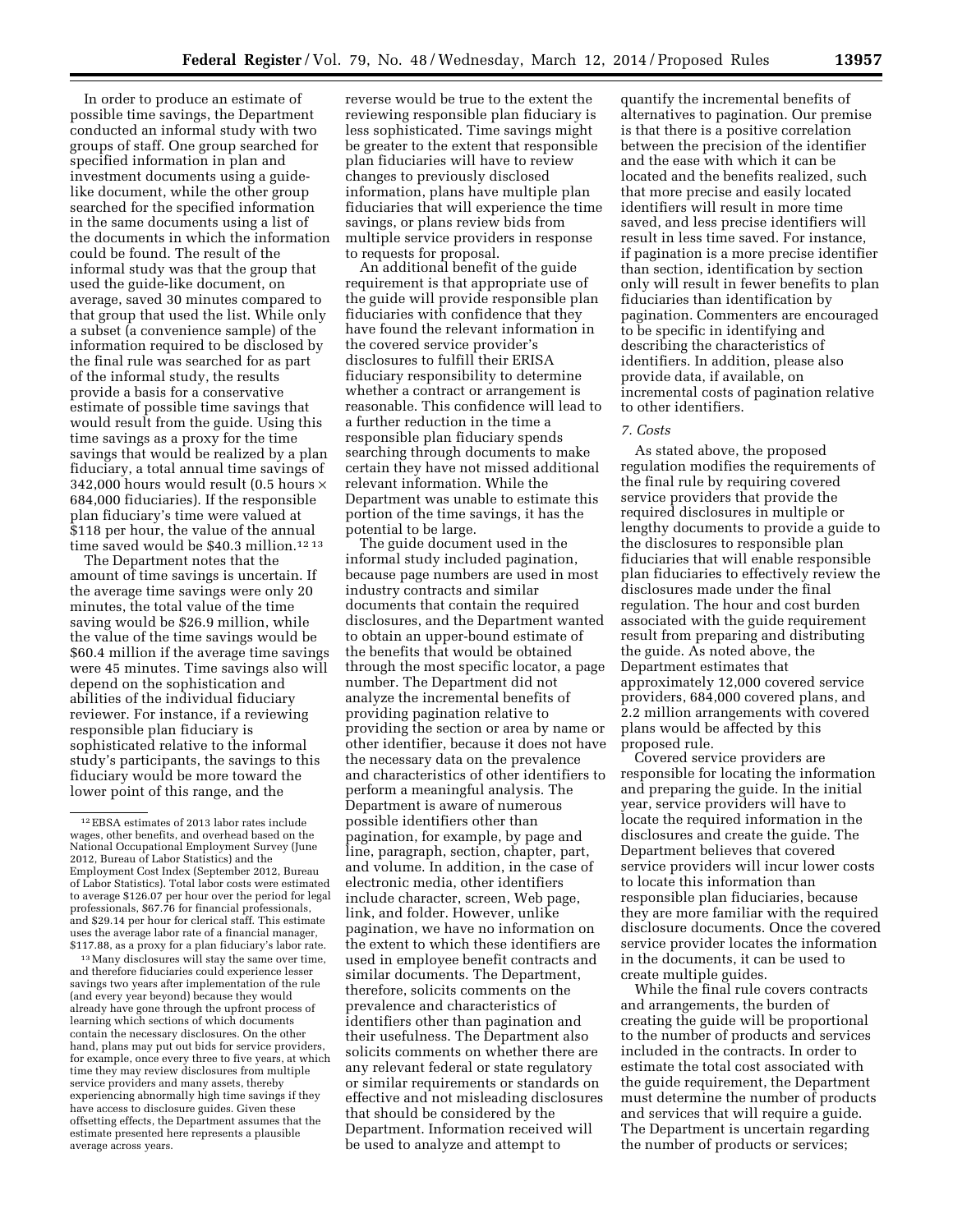however, the Department believes that the total number of products offered by financial services firms exceeds the total number of services provided by other service providers. In 2012, there were a total of 16,380 mutual funds, closed-end funds, exchange traded funds, and unit investment trusts.14 There also were 776 financial service firms that provided investment management services in the U.S. Seventy-six percent of these firms were independent fund advisors and the rest were brokerage firms, banks and thrifts, insurance companies, or non-U.S. fund advisors.

Due to the uncertainty regarding the number of products and services that would be subject to the guide requirement, the Department has created low-range, medium-range, and high-range estimates. The Department calculated these estimates by multiplying the number of products offered by financial service firms (16,380) by three, four and five resulting in a low-range estimate of 49,140 products and services, a middle-range estimate of 65,520 products and services, and a high-range of 81,900 products and services.

In order to estimate the costs associated with the guide requirement, the Department also must estimate the time required to create a guide for each unique product or service. The Department lacks information on the time required by covered service providers to create a guide. The Department believes it is reasonable to assume that it will take a covered service provider no more than one-half hour to locate the required information in its own document. Once the information is found and the appropriate document, page, and (if applicable) section number is noted, the covered service provider can construct the guide. The Department estimates that the relevant information could be found and the guide could be constructed using a total of three hours of a financial professional or similar professional's time with a labor rate of \$67.76 per hour, including time to review the document for accuracy.15 The Department constructs a low-range estimate using two hours, a mediumrange estimate using three hours, and a high-range estimate using four hours.

Based on the foregoing, the Department's low-range estimate of the cost covered service providers would incur to create their guides for the products and services is approximately \$6.7 million annually  $(3 \times 16,380)$ products and services  $\times$  2 hours <sup>16</sup>  $\times$ \$67.76), its medium-range estimate is \$13.3 million annually  $(4 \times 16,380)$ products and services  $\times$  3 hours  $17 \times$ \$67.76), and its high-range estimate is \$22.2 million annually  $(5 \times 16,380)$ products and services  $\times$  4 hours <sup>18</sup>  $\times$ \$67.76).

The Department also conducted a threshold analysis in the Uncertainty section, below, which demonstrates the reasonableness of the assumption that the cost of requiring covered service providers to create a guide is less than the estimated benefit of \$40.3 million annually.

The required disclosures, including the guide, can be delivered electronically at minimal costs, because material and mailing costs are not incurred for guides that are delivered electronically. Similar to the final rule, this regulatory impact analysis assumes that about 50 percent of the guides will be sent electronically (1.1 million guides representing 50 percent of the approximately 2.2 million contracts or arrangements) with minimal associated cost. The Department expects guides that are distributed on paper will be one to two pages in length, and that no additional postage will be required, because the guide will be included with the other disclosures being sent to the responsible plan fiduciary. If the guide is two pages, the associated material and printing cost will be \$108,000 (1.1 million guides  $\times$  2 pages  $\times$  \$0.05 per page).

# *8. Uncertainty*

The Department lacks complete data and empirical evidence to estimate the cost for covered service providers to create the guide. However, the Department believes that the costs to produce the guide will be less than the benefit derived from providing it to responsible plan fiduciaries for several reasons. For example, the burden will be on the covered service provider to provide the location of the required disclosures. This should reduce overall search time, because the covered service provider is more familiar with the documents than the responsible plan fiduciary. In addition, economies of

scale will further reduce the costs, since service providers frequently offer multiple products that use similar documents and service multiple clients with the same products. Therefore, a single or very similar guide could be used for many similar products and clients with little or no marginal cost impact. In addition, the Department expects reduced costs to result, because, on average, responsible plan fiduciaries are expected to have higher wages than the financial professional the Department anticipates will construct the guides.

There are several ways covered service providers can develop guides. With respect to guides that include information about investment products (e.g., mutual funds, bank collective funds, or insurance products), the Department believes that over time, the market will evolve such that the issuers of investment products will furnish product-specific investment-related fee and expense information and other material needed to create a guide directly to covered service providers or to a third party electronic data base containing such information, because the issuers can prepare and disseminate the data in the most cost-effective manner. Covered service providers, such as recordkeepers that offer a platform of designated investment alternatives to a covered plan, will receive the fee and expense information and incorporate it into the guides they prepare for responsible plan fiduciaries.

In order to estimate the total cost associated with the guide requirement, the Department must estimate the total number of services and products for which a guide must be prepared. The Department lacks sufficient data to make this estimate. However, the Department believes that the total number of products offered by financial services firms exceeds the total number of services provided by other service providers. In 2012, there were a total of 16,380 mutual funds, closed-end funds, exchange traded funds, and unit investment trusts.19 There also were 776 financial service firms that provided investment management services in the U.S. Seventy-six percent of these firms were independent fund advisors and the rest were brokerage firms, banks and thrifts, insurance companies, or non-U.S. fund advisors.

In order to create a reasonable upper bound for the total number of products and services that will have to be disclosed in a guide, the Department assumes that five times the number of

<sup>14</sup> 2013 Investment Company Fact Book, *[http://](http://www.icifactbook.org/) [www.icifactbook.org/,](http://www.icifactbook.org/)* retrieved 11 September 2013.

<sup>&</sup>lt;sup>15</sup> The Department estimates 2013 hourly labor rates include wages, other benefits, and overhead based on data from the National Occupational Employment Survey (June 2012, Bureau of Labor Statistics) and the Employment Cost Index (September 2012, Bureau of Labor Statistics); the 2012 estimated labor rates are then inflated to 2013 labor rates.

<sup>16</sup>The total associated hour burden is 98,300 hours.

 $^{\rm 17}$  The total associated hour burden is 196,600 hours.

<sup>18</sup>The total associated hour burden is 327,600 hours.

<sup>19</sup> 2013 Investment Company Fact Book, *[http://](http://www.icifactbook.org/) [www.icifactbook.org/,](http://www.icifactbook.org/)* retrieved 11 September 2013.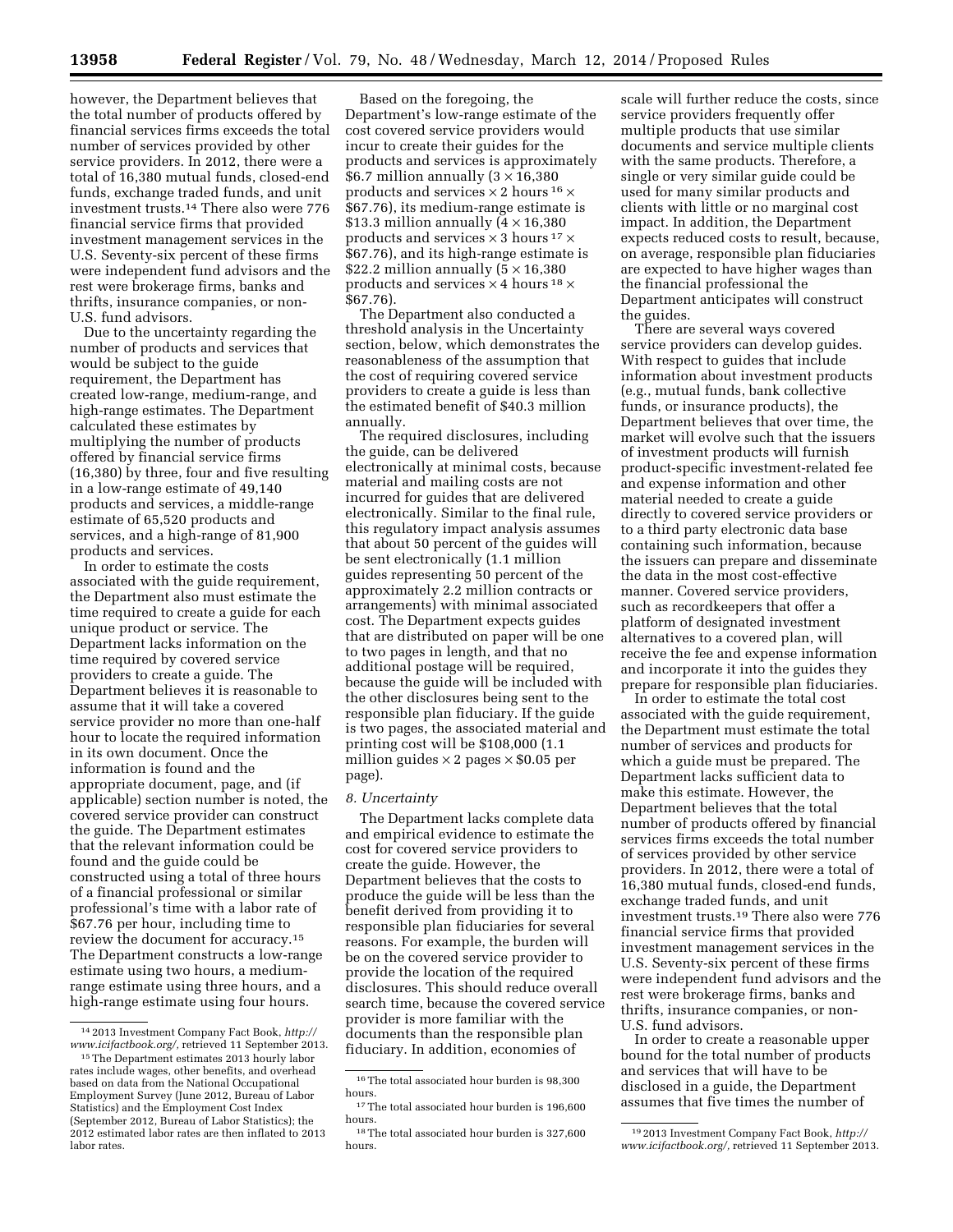products offered by financial service firms or 81,900 products and services  $(16,380 \times 5)$  would require a guide. This estimate accounts for all products and services subject to the guide requirement, and includes circumstances in which the content necessary to create the guide is provided directly to a covered service provider who incorporates it into its own guide for the products and services it provides to the covered plan. For example, recordkeepers often provide a variety of services to plans, including maintaining a platform of designated investment alternatives, as well as administration and monitoring of participant and beneficiary transactions (e.g., enrollment, payroll deductions and contributions, offering designated investment alternatives, and other covered plan investments, loans, withdrawals and distributions). When a recordkeeper enters into a contract or arrangement with a covered plan to provide such services and the designated investment alternatives consist of mutual funds, the recordkeeper may receive investmentrelated fee and expense data from a mutual fund company, or a third-party electronic database, and the recordkeeper will incorporate this information into the guide for its contract or arrangement with the covered plan.20

As stated earlier, the mid-range estimate of the benefits to be derived from creating and providing the guide was \$40.3 million. If the Department assumes that an individual with a labor rate of \$67.76 per hour creates the guide, then the use of, on average, 7.4 hours<sup>21</sup> to create the guide for each product or service would cause the costs of the proposed rule to equal its estimated benefits. This 7.4-hour total would entail finding all the required information, noting the page and section number, and entering the information on the guide. The Department believes that nearly seven hours is more than adequate time to perform this function and thus the rule's costs are likely to be less than or equal to its benefits.

The Department performed a sensitivity analysis by increasing the estimate of the total number of products. This estimate was obtained by

multiplying the number of financial services products (16,380) by seven and ten and then calculating the break-even average number of hours associated with preparing a guide. As the total number of hours to be allocated stayed the same, the associated average hours per product were 5.3 and 3.7 hours respectively as the number of products increases. As implied by the upper bound of four hours for guide creation mentioned in the Cost section, above, the Department believes that 3.7 hours would be more than adequate, on average, to create a guide for a single product or service or to add a product or service to an existing guide, and thus, even using an extremely high assumption regarding the number of affected products per financial services firm, the rule's costs are likely to be less than or equal to its benefits.

The Department's estimates assume that costs to create the guide would remain constant over time. However, the Department expects there will be a downward trend for such costs in future years, because covered service providers (i) already will have guides for most products and services and only would need to update them as appropriate, and (ii) already will have created a template for the guide and will be familiar with how to incorporate information regarding new products and services into the template.

The Department welcomes public comments regarding its estimates of the benefits and costs of the proposed rule. The Department is particularly interested in information and data regarding the potential for time savings to plan fiduciaries, the number of products, services, contracts and arrangements for which a guide would be required, the costs required to create the guide (including costs incurred for system changes and costs related to placing page or section number references in the guide), the potential for economies of scale in constructing the guide, and current best practices in the pension plan service provider industry for providing guides or summaries to clients.

## *9. Regulatory Flexibility Analysis*

The Regulatory Flexibility Act (5 U.S.C. 601, et seq.) (RFA) imposes certain requirements with respect to Federal rules that are subject to the notice and comment requirements of section 553(b) of the Administrative Procedure Act (5 U.S.C. 551, et seq.) and which are likely to have a significant economic impact on a substantial number of small entities. Unless an agency determines that a proposal is not likely to have such an impact, section

604 of the RFA requires that the agency present a regulatory flexibility analysis (RFA) describing the rule's impact on small entities and explaining how the agency made its decisions with respect to the application of the rule to small entities. Small entities include small businesses, organizations and governmental jurisdictions.

# a. Need for and Objectives of the Rule

Service providers to pension plans increasingly have complex compensation arrangements that may present conflicts of interest. Thus, small plan fiduciaries face increasing difficulty in carrying out their duty to assess whether the compensation paid to their service providers is reasonable. This proposed rule is designed to help both large and small plan fiduciaries identify and locate the information they need to negotiate with and select service providers who offer high quality services at reasonable rates and to comply with their fiduciary duties. The Department's requirement for covered service providers to provide a guide to responsible plan fiduciaries will be especially important to small plan fiduciaries as they review and analyze the required disclosures.

## b. Affected Small Entities

The Department has limited data on the number of small entities affected by the rule. Using the Schedule C data from the Form 5500 the Department estimates that 11,800 service providers listed on the Schedule C have fees reported that total less than \$7 million. This estimate of the number of small entities should be viewed as an upper bound as these service providers most likely have other sources of revenue besides pension plans, and fees from the vast majority of small plans are also not captured in this estimate. These service providers generally consist of professional service enterprises that provide a wide range of services to plans, such as investment management or advisory services for plans or plan participants, and accounting, auditing, actuarial, appraisal, banking, consulting, custodial, insurance, legal, recordkeeping, brokerage, third party administration, or valuation services. Many of these service providers have special education, training, and/or formal credentials in fields such as ERISA and benefits administration, employee compensation, taxation, actuarial science, law, accounting, or finance.

## c. Compliance Requirements

The classes of small service providers subject to the proposed rule include

<sup>20</sup>The estimate also accounts for the situations when covered service providers must include content in the guide regarding indirect compensation received in connection with services described pursuant to paragraph (c)(1)(iv)(A) of the rule.

<sup>21</sup>This number was derived by dividing the \$40.3 million mid-range estimate of the cost of the guide by \$67.76 per hour and dividing this quotient by the estimated 49,140 products and services that will require a guide.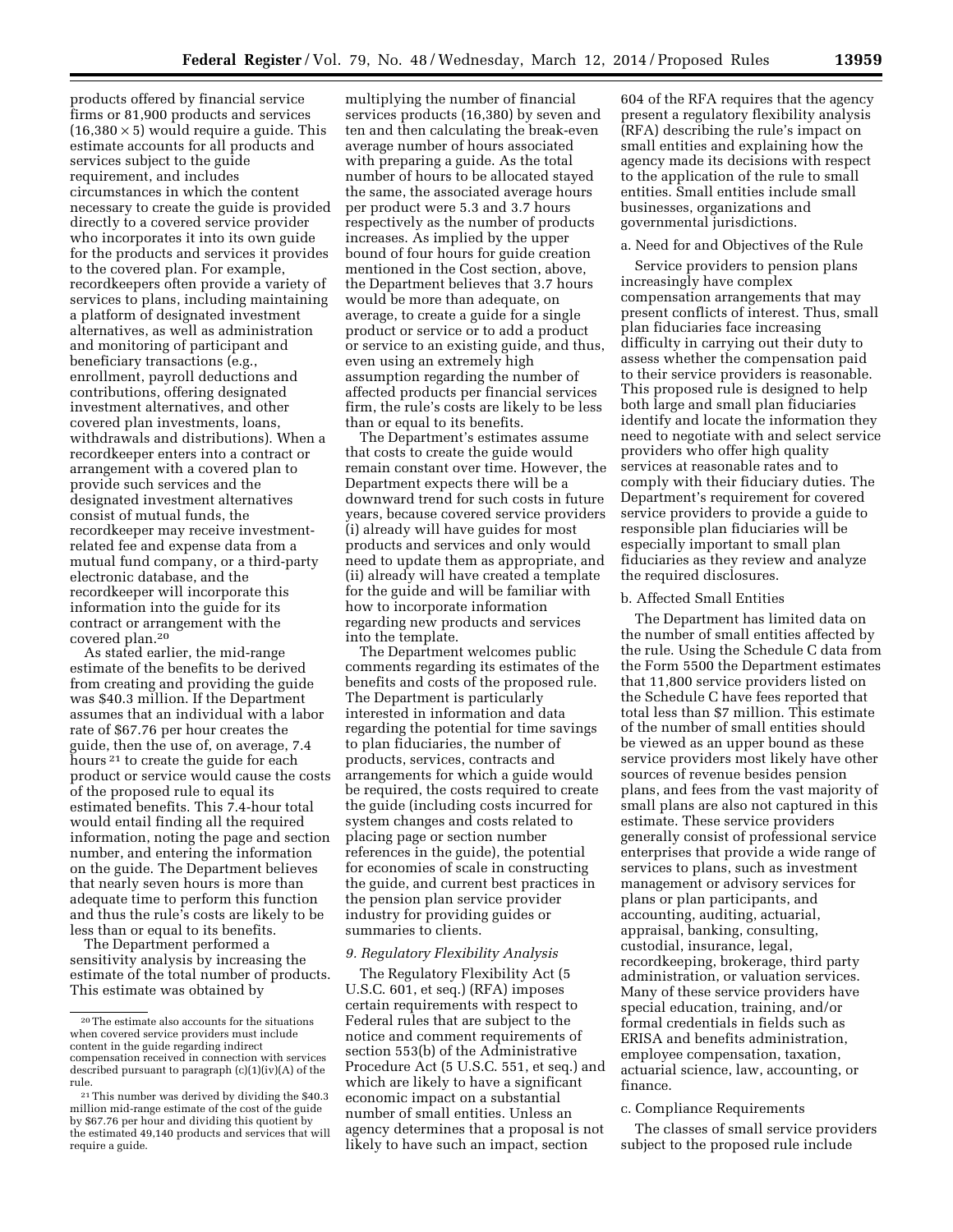service providers who are ERISA fiduciaries (for example, because they manage plan investments or are fiduciaries to investment vehicles holding plan assets in which the covered plan has a direct entity investment), who provide services as registered investment advisers to plans, who receive indirect compensation (or certain compensation from related parties) in connection with provision of specified services (namely, accounting, auditing, actuarial, appraisal, banking, certain consulting, custodial, insurance, participant investment advisory, legal, recordkeeping, securities or other investment brokerage, third party administration, or valuation services) or who provide recordkeeping or brokerage services involving a platform of investment options for participantdirected individual account plans.

These small covered service providers are required to disclose certain written information to responsible plan fiduciaries in connection with their service contracts or arrangements with covered plans. These proposed regulations require that covered service providers furnish the responsible plan fiduciary with a guide specifically identifying the document, page, and (if applicable) number where the required information is located. Such information includes a description of the services included in the arrangement and what direct and indirect compensation will be received in connection with the arrangement. Service providers whose arrangements include making investment products available to plans additionally must disclose specified investment-related information about such products. The required disclosures must be provided to the responsible plan fiduciary reasonably in advance of the parties entering into the contract or arrangement for covered services. Preparing compliant disclosures often will require knowledge of financial products and services and related compensation and revenue sharing arrangements.

As noted earlier in the impact analysis, there are economies of scale in the creation of guides. It would follow that, per product or service, small service providers would experience a cost of guide creation that is higher than the average discussed in section F.7, above.

d. Agency Steps To Minimize Negative Impacts

The Department took a number of steps to minimize any negative impact of the proposed rule on small service providers. One of the main reasons the

Department chose to require covered service providers to provide a guide to responsible plan fiduciaries, rather than a summary, was that a guide would help small plan fiduciaries locate important information disclosed in multiple, often long and complex documents at a lower compliance cost to covered service providers.

The policy justification for these requirements includes benefits to plan fiduciaries, who will realize savings in the form of reduced search costs more than commensurate to the compliance costs shouldered by covered service providers. Small plan fiduciaries are likely to benefit most. Small covered service providers, while shouldering the cost of providing disclosure, likely will often pass these costs on to their plan clients, who, in turn, are estimated to reap a net benefit, on average, that will more than offset this shifted compliance cost.

# *10. Paperwork Reduction Act*

As part of its continuing effort to reduce paperwork and respondent burdens, the Department of Labor conducts a preclearance consultation program to provide the general public and Federal agencies with an opportunity to comment on proposed and continuing collections of information in accordance with the Paperwork Reduction Act of 1995 (PRA 95) (44 U.S.C. 3506(c)(2)(A)). This helps to ensure that requested data can be provided in the desired format, reporting burden (time and financial resources) is minimized, collection instruments are clearly understood, and the impact of collection requirements on respondents can be properly assessed. Currently, the Department is soliciting comments concerning the proposed information collection request (ICR) included in this proposed rule, which would amend OBM Control Number 1210–0133, Contracts or Arrangements Under Section 408(b)(2)—Fee Disclosure. A copy of the ICR may be obtained by contacting the individual identified below in this notice. The Department has submitted a copy of the proposed information collection to OMB in accordance with 44 U.S.C. 3507(d) for review of its information collections. The Department and OMB are particularly interested in comments that:

• Evaluate whether the proposed collection of information is necessary for the proper performance of the functions of the agency, including whether the information will have practical utility;

• Evaluate the accuracy of the agency's estimate of the burden of the collection of information, including the validity of the methodology and assumptions used;

• Enhance the quality, utility, and clarity of the information to be collected; and

• Minimize the burden of the collection of information on those who are to respond, including through the use of appropriate automated, electronic, mechanical, or other technological collection techniques or other forms of information technology, e.g., permitting electronic submission of responses.

Comments should be submitted to the addresses listed in the **ADDRESSES** section at the beginning of this Notice and received by the Department on or before June 10, 2014. Comments also may be submitted to the Office of Management and Budget at the following address: Office of Information and Regulatory Affairs, Attn: OMB Desk Officer for DOL–EBSA, Office of Management and Budget, Room 10235, 725 17th Street NW., Washington, DC 20503; by Fax: 202–395–6881 (this is not a toll-free number); or by email: *OIRA*\_*[submission@omb.eop.gov.](mailto:OIRA_submission@omb.eop.gov)* OMB requests that comments be received within 30 days of publication of the Notice of Proposed Rulemaking to ensure their consideration. A copy of this ICR with applicable supporting documentation; including a description of the likely respondents, proposed frequency of response, and estimated total burden may be obtained free of charge from the RegInfo.gov Web site at *[http://www.reginfo.gov/public/do/](http://www.reginfo.gov/public/do/PRAViewICR?ref_nbr=[201208-1210-001) PRAViewICR?ref*\_*[nbr=\[201208-1210-](http://www.reginfo.gov/public/do/PRAViewICR?ref_nbr=[201208-1210-001)  [001\]](http://www.reginfo.gov/public/do/PRAViewICR?ref_nbr=[201208-1210-001)* or by contacting G. Christopher Cosby, Office of Policy and Research, U.S. Department of Labor, Employee Benefits Security Administration, 200 Constitution Avenue NW., Room N 5647, Washington, DC 20210. Telephone (202) 219–8410; Fax: (202) 219 4745. These are not toll free numbers.

The information collection requirements of the proposed rule are contained in paragraph  $(c)(1)(iv)(H)$ , which requires covered service providers to provide responsible plan fiduciaries with a guide specifically identifying the document, page number, and (if applicable) section number where the required data is located within multiple or complex documents.

The Department requested comments regarding a guide requirement when the interim final regulation was published. Although no public comments were received that specifically addressed the paperwork burden analysis of the information collections at the interim final rule stage, the comments that were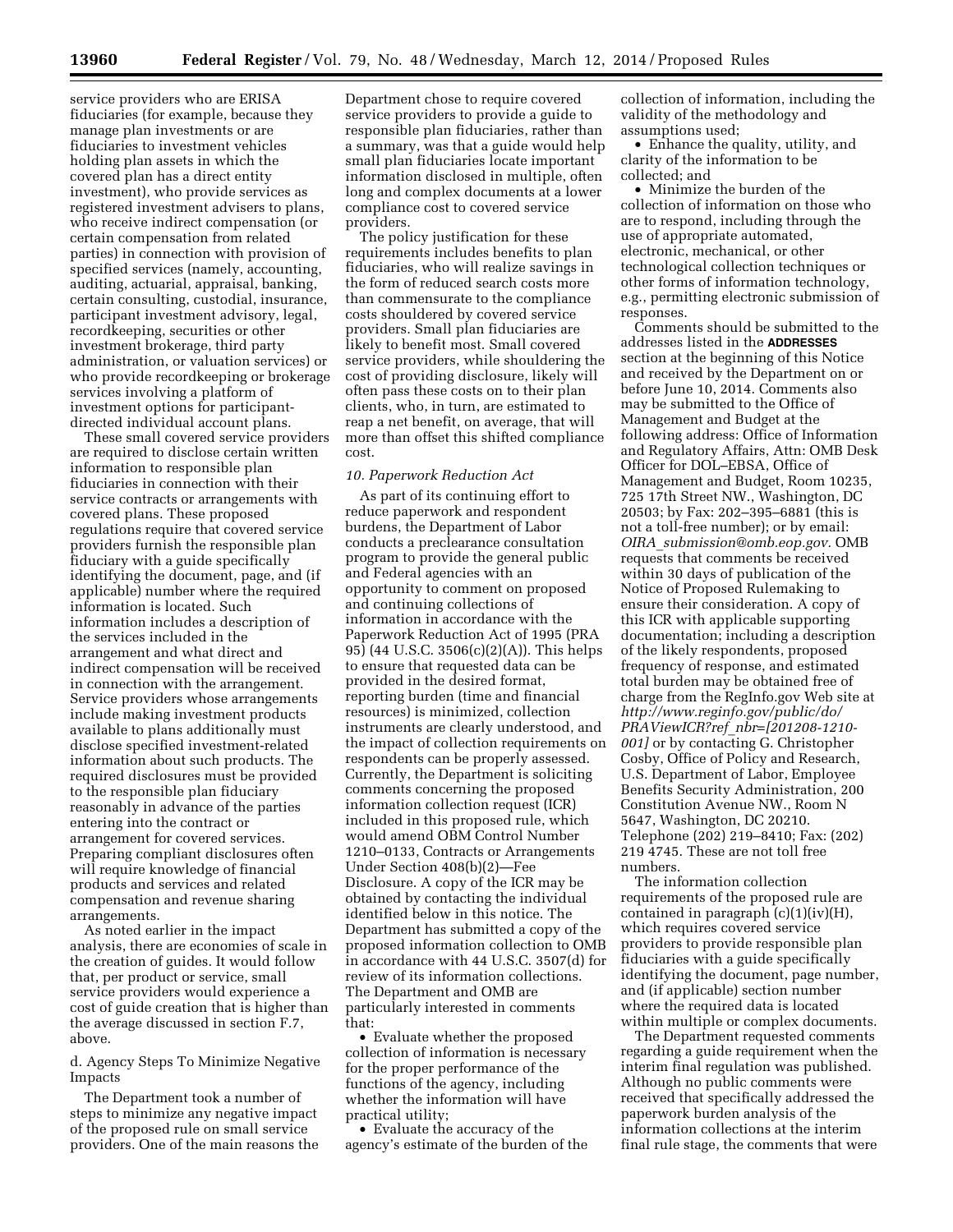submitted and described earlier in this preamble, contained information relevant to the costs and administrative burdens attendant to this proposal. The Department took such public comments into account in connection with developing this proposed rule and the paperwork burden analysis summarized below.

# Annual Hour Burden

As stated earlier in this preamble, the Department estimated an hour burden range for the guide requirement of: 98,300 hours with an equivalent cost of \$6.7 million annually (low-estimate), 196,600 hours with an equivalent cost of \$13.4 million annually (mediumestimate), and 327,600 hours with an equivalent cost of \$22.2 million annually (high-estimate). The Department's methodology for estimating the hour burden is discussed in detail in the Costs section of the Regulatory Impact Analysis, above.

# Annual Cost Burden

As stated earlier in this preamble, the Department estimated that the material and printing cost burden associated with creating the guide would be \$108,000 annually. The Department's methodology for estimating the cost burden is discussed in detail in the Costs section of the Regulatory Impact Analysis, above.

These paperwork burden estimates are summarized as follows:

*Type of Review:* Revision of existing collection.

*Agency:* Employee Benefits Security Administration, Department of Labor.

*Title:* Reasonable Contract or Arrangement Under Section 408(b)(2)— Fee Disclosure.

*OMB Control Number:* 1210–0133. *Affected Public:* Business or other for-

profit; not-for-profit institutions. *Estimated Number of Respondents:* 

12,000 annually.

*Estimated Number of Responses:* 2.2 million.

*Frequency of Response:* Annually; occasionally.

*Estimated Annual Burden Hours:*  196,600 hours annually.

*Estimated Annual Burden Cost:*  \$108,000 annually.

*11. Congressional Review Act* 

The proposed rule is subject to the Congressional Review Act provisions of the Small Business Regulatory Enforcement Fairness Act of 1996 (5 U.S.C. 801 et seq.) and, if finalized, will be transmitted to Congress and the Comptroller General for review. The proposed rule is not a ''major rule'' as that term is defined in 5 U.S.C. 804,

because it is not likely to result in (1) an annual effect on the economy of \$100 million or more; (2) a major increase in costs or prices for consumers, individual industries, or Federal, State, or local government agencies, or geographic regions; or (3) significant adverse effects on competition, employment, investment, productivity, innovation, or on the ability of United States-based enterprises to compete with foreign-based enterprises in domestic and export markets.

# *12. Unfunded Mandates Reform Act*

For purposes of the Unfunded Mandates Reform Act of 1995 (Pub. L. 104–4), as well as Executive Order 12875, the proposed rule does not include any Federal mandate that may result in expenditures by State, local, or tribal governments in the aggregate of more than \$100 million, adjusted for inflation, or increase expenditures by the private sector of more than \$100 million, adjusted for inflation.

# *13. Federalism Statement*

Executive Order 13132 (August 4, 1999) outlines fundamental principles of federalism, and requires the adherence to specific criteria by Federal agencies in the process of their formulation and implementation of policies that have substantial direct effects on the States, the relationship between the national government and States, or on the distribution of power and responsibilities among the various levels of government. The proposed rule does not have federalism implications because it has no substantial direct effect on the States, on the relationship between the national government and the States, or on the distribution of power and responsibilities among the various levels of government. Section 514 of ERISA provides, with certain exceptions specifically enumerated, that the provisions of Titles I and IV of ERISA supersede any and all laws of the States as they relate to any employee benefit plan covered under ERISA. The requirements implemented in the proposed rule do not alter the fundamental reporting and disclosure requirements of the statute with respect to employee benefit plans, and, as such, have no implications for the States or the relationship or distribution of power between the national government and the States.

## **List of Subjects in 29 CFR Part 2550**

Employee benefit plans, Exemptions, Fiduciaries, Investments, Pensions, Prohibited transactions, Reporting and recordkeeping requirements, and Securities.

For the reasons set forth in the preamble, the Department of Labor proposes to amend chapter XXV, subchapter F, part 2550 of title 29 of the Code of Federal Regulations as follows:

#### **SUBCHAPTER F—FIDUCIARY RESPONSIBILITY UNDER THE EMPLOYEE RETIREMENT INCOME SECURITY ACT OF 1974**

# **PART 2550—RULES AND REGULATIONS FOR FIDUCIARY RESPONSIBILITY**

■ 1. The authority citation for part 2550 is revised to read as follows:

**Authority:** 29 U.S.C. 1135 and Secretary of Labor's Order No. 1–2011, 77 FR 1088 (Jan. 9, 2012). Sec. 2550.401c–1 also issued under 29 U.S.C. 1101. Sec. 2550.404a–1 also issued under sec. 657, Pub. L. 107–16, 115 Stat. 38. Sections 2550.404c–1 and 2550.404c–5 also issued under 29 U.S.C.1104. Sec. 2550.408b– 1 also issued under 29 U.S.C. 1108(b)(1) and sec. 102, Reorganization Plan No. 4 of 1978, 5 U.S.C. App. 1. Sec. 2550.408b–19 also issued under sec. 611, Pub. L. 109–280, 120 Stat. 780, 972, and sec. 102, Reorganization Plan No. 4 of 1978, 5 U.S.C. App. 1. Sec. 2550.412–1 also issued under 29 U.S.C.1112.

■ 2. Amend 2550.408b-2 by:

 $\blacksquare$  a. Adding paragraph  $(c)(1)(iv)(H)$ :

■ b. Revising paragraph (c)(1)(v)(B)*(2)* to read as follows:

# **§ 2550.408b–2 General statutory exemption for services or office space.**

- \* \* \* \* \*
	- (c) \* \* \*
	- $(1) * * * *$  $(iv) * * * *$
	- (H) *Guide to initial disclosures.*

(*1*) If the information that must be disclosed pursuant to paragraph  $(c)(1)(iv)(A)$  through  $(G)$  of this section is not contained in a single document, or if the document is in excess of [RESERVED] pages, the covered service provider shall furnish the responsible plan fiduciary with a guide specifically identifying the document and page or other sufficiently specific locator, such as a section, that enables the responsible plan fiduciary to quickly and easily find the following information, as applicable to the contract or arrangement:

(*i*) The description of services to be provided to the covered plan, as required by paragraph  $(c)(1)(iv)(A)$  of this section;

(*ii*) The statement concerning services to be provided as a fiduciary and/or as a registered investment adviser, as required by paragraph (c)(1)(iv)(B) of this section;

(*iii*) The description of all direct compensation, as required by paragraph  $(c)(1)(iv)(C)(1)$  of this section;

(*iv*) The description of all indirect compensation, as required by paragraph  $(c)(1)(iv)(C)(2)$  of this section;